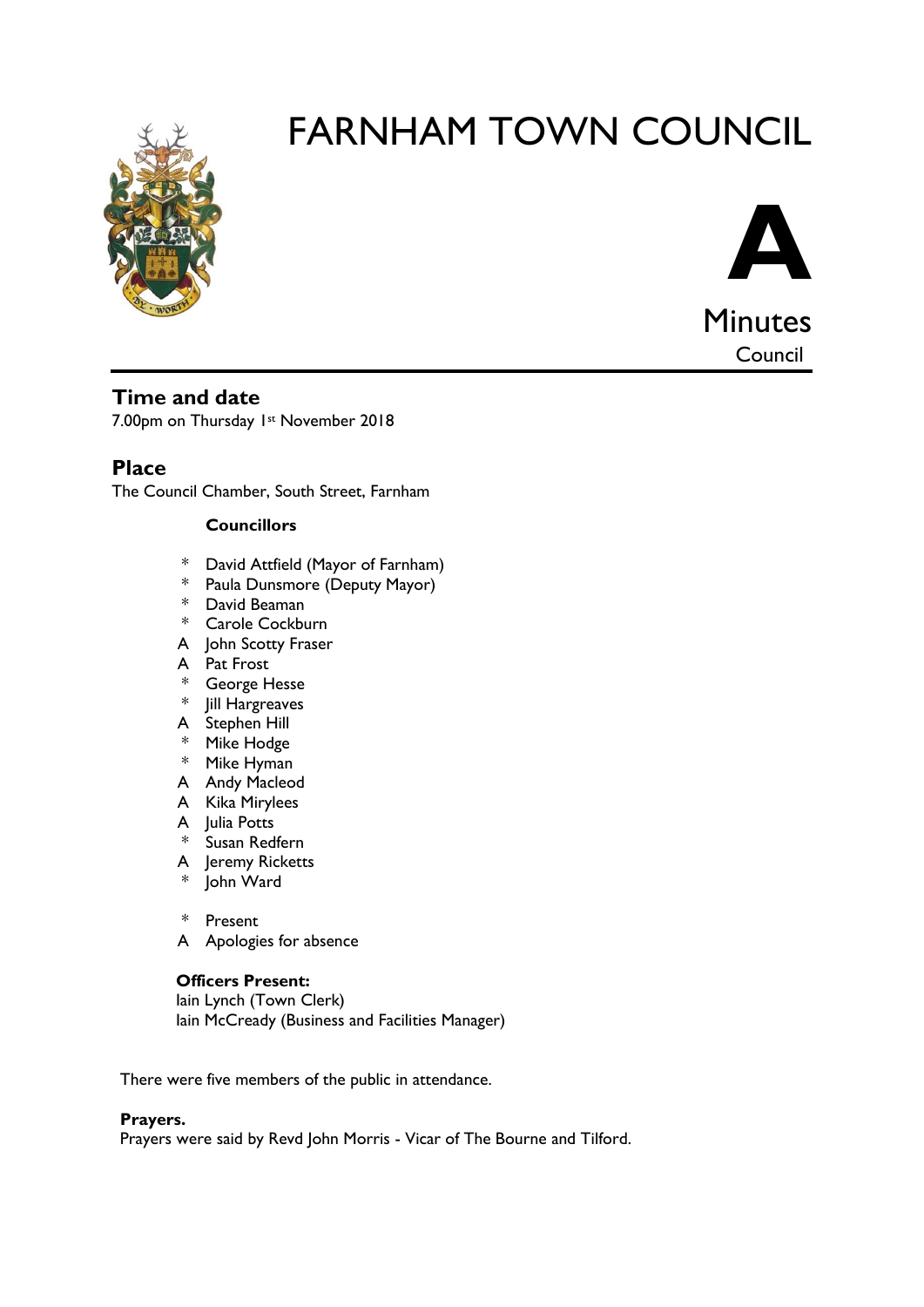**Presentation by the Hale Community Centre and Sandy Hill Inclusive Partnership**  Prior to the meeting, a presentation was made by Norma Corkish and Melissa Ellenden about the work being undertaken at Hale Community Centre (formerly known as The Bungalow) and Sandy Hill. The area was the most disadvantaged super output area in Waverley and the fifth most disadvantaged in Surrey. The renamed Hale Community Centre had been in operation since 2009 as the hub of the community helping build up resilience and enable the community to flourish. Activities included a community garden, Girls Club, the Farnham Timebank, and other services such as those provided by Opportunities.

The Trustees comprised half residents and half with other skills and there was one member of staff working alongside volunteers. The Sandy Hill inclusive Partnership organised family activities and holiday clubs enabling some families that did not leave the estate for the whole of the summer to have things to do. The aim is to create a cleaner safer place in Sandy Hill where everyone has a voice. The Partnership works closely with the Clinical Commissioning Group and has started a Women in Sandy Hill project to assist with well-being. In the longer term, the group hopes to obtain funding to appoint a community worker.

Mrs Corkish noted the important role played by children's Centre in building up the resilience of families in the area and the importance of their base which contributes to the costs of the Hale Community Centre. She also thanked Farnham Town Council for its support and funding without which much of the activities could not happen.

#### C087/18 **Apologies for Absence**

Apologies were received from Cllrs Fraser, Frost, Hill, Macleod, Mirylees, Potts and **Ricketts** 

#### C088/18 **Declarations of interests**

Apart from the standard declarations of personal interest by councillors and by those who were dual or triple hatted by virtue of being elected to Waverley Borough Council or Surrey County Council, there were no disclosures of interest.

#### C089/18 **Minutes**

The Minutes of the Farnham Town Council Meeting held on Thursday 20<sup>th</sup> September 2018 were agreed to be signed by the Mayor as a correct record.

#### C090/18 **Questions and Statements by the Public**

There were no questions from the public.

#### C091/18 **Town Mayor's Announcements**

- i) The Mayor announced that he had received the resignation of Cllr Sam Hollins-Owen.
- ii) The Mayor reported on a number of engagements attended since the last meeting including:
	- a) The Farnham In Bloom Awards at Squire's Garden Centre noting that it had been a privilege to hand out the awards.
	- b) The successful Mike Hawthorn parade of historic cars commemorating the 60th anniversary of Mike Hawthorn becoming the first British Formula 1 World Champion.
	- c) The launch of the Surrey poppy appeal
	- d) The Waverley BIG Awards celebrating local business at which Farnham businesses won three of the four categories.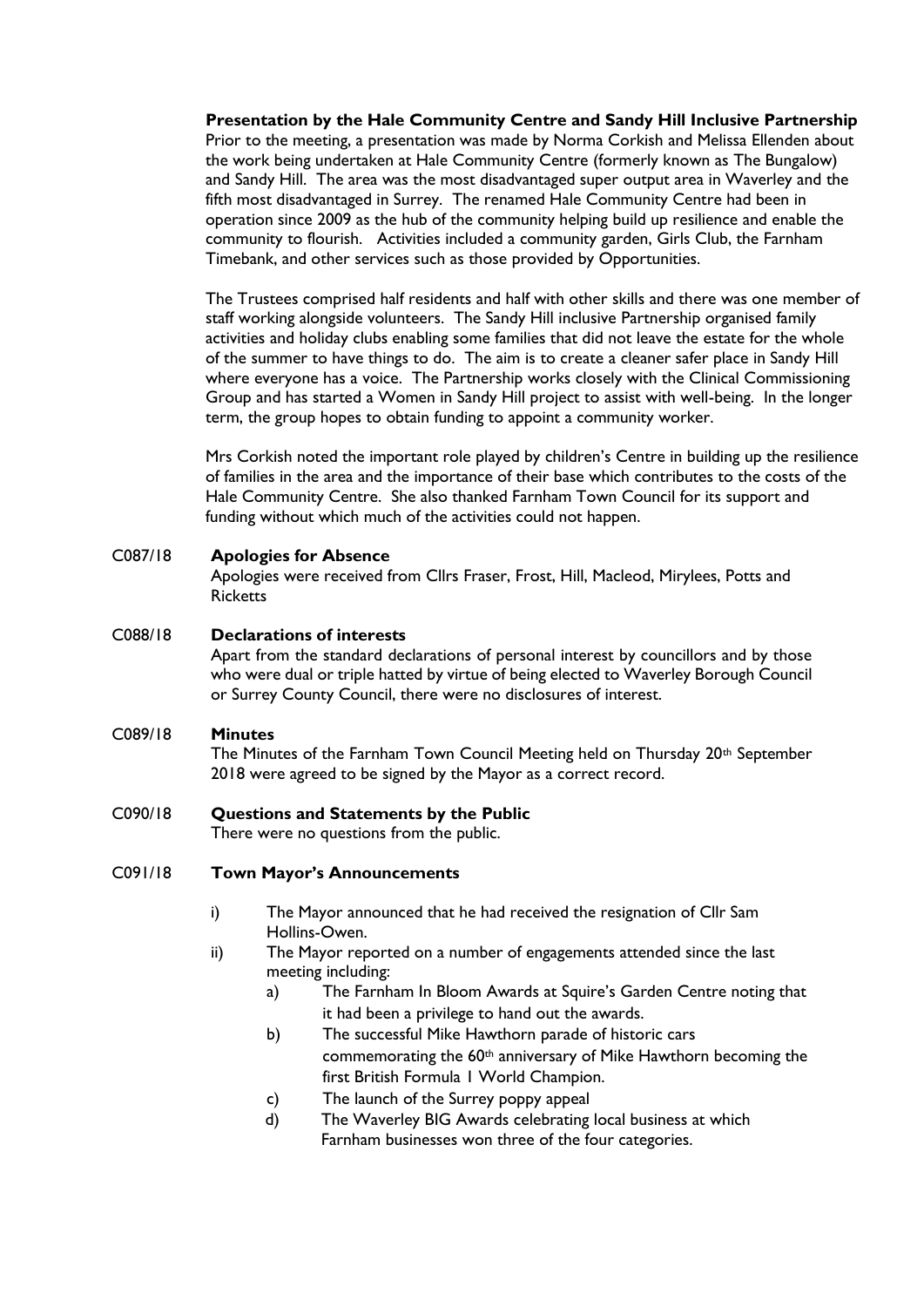# C092/18 **Questions by Members**

There were no questions by members in accordance with Standing Order 9.

#### **Part 1 – Items for Decision**

C093/18 Cllr Beaman had stepped down from the Community Enhancement Working Group. Cllr Hesse had offered to replace him and was duly appointed.

#### C094/18 **Strategy and Finance Working Group**

Cllr Cockburn introduced the notes of the Strategy and Finance Working Group meeting held on 22nd October 2018, at Appendix B to the Agenda.

- i) The Working Group had reviewed the six month financial papers for the period 1 April to 30 September 2018 noting expenditure was some 46% of budget and overall income being ahead target with 101% received after the second tranche of the precept had been paid. The Trial balance, investments and debtors list had all been considered and the detailed papers had all been circulated to all members of Council. There were no matters of concern. A 90 day notice deposit account had been opened with Nationwide Building Society
- ii) Council noted that the application for the Arts Council grant for the Maltings railings project had not been successful and the decision of the Council to underwite the balance of funding for the project would be implemented.
- iii) Cllr Cockburn advised that the Working Group had agreed to support additional Christmas lights in Cambridge Place and Wrecclesham and had agreed a virement of £10,000 from the Community Initiatives budget to reflect the current consolidated costs for the Christmas lights. She was proud of what the Town Council does with the Christmas lights in contributing to the vibrancy of the town.
- iv) Cllr Cockburn advised that the Infrastructure Planning Group had been busy finalising its responses to comments that had come from the Regulation 14 consultation and further work was ongoing.
- v) The Working Group recommend to Council that the wooden bollards in Castle street be replaced to conservation standard.] **It was RESOLVED** *nem con* **that the bollards in Castle Street be upgraded to reflect those required in the Conservation area with the difference in cost met by the Community Enhancement budget.**
- C095/18 Cllr Cockburn reported that the Waverley Local Plan Part 2 process had been put back and was not expected to be adopted until 2020 giving more opportunity for input from town and parish councils.

Cllr Beaman expressed amazement and despair about news of the possible closure and inappropriate relocation of the Post Office and hoped the Council would respond in the strongest possible terms.

Cllr Ward agreed, expressing concern over the levels of customer service experienced in WH Smiths. He was also concerned about the Surrey County Council consultations and the potential closure of the tip being closed which would lead to increased flytipping and a decrease in recycling. It was no surprise that the substandard facility was seeing a reduction in use now it was closed three days a week and the site needed investment not closure. Cllr Cockburn agreed and asked for councillor comments on the consultations.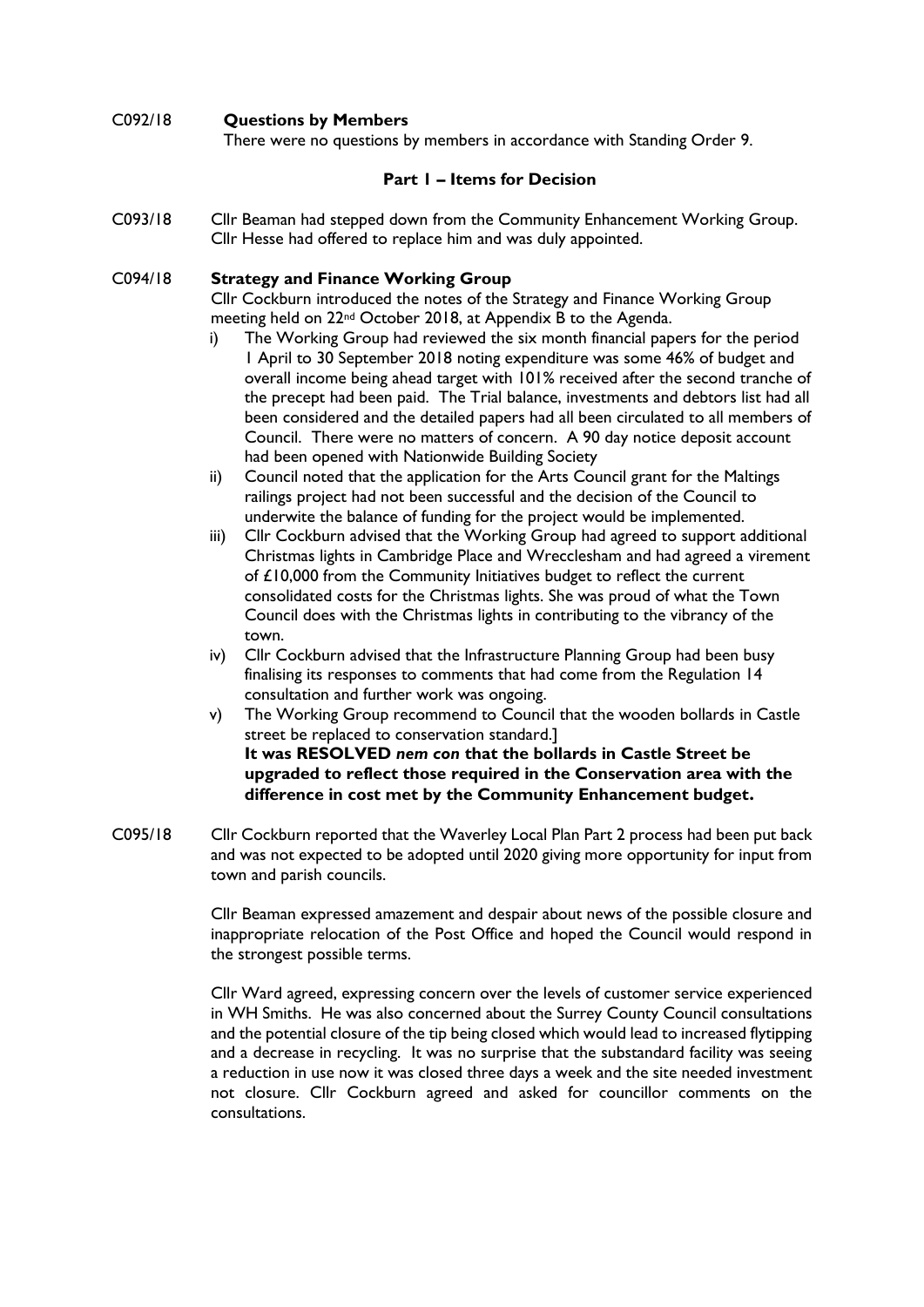The Mayor expressed concern over the proposed work to the car parks in the run up to the Christmas trading period and it was agreed the Town Clerk should write to Waverley Borough Council to express concern and to clarify the position.

C096/18 Cllr Cockburn thanked the officers of the Town Council for all that they did. It was clear that they all put in more than they need to supporting events and achieving so much with limited resources allowing the Town Council to punch well above its weight. These sentiments were seconded by the Mayor, with the support of all councillors present, adding that the profile of the Town Council was recognised as a result of what the staff do for the town.

#### **Planning & Licensing Consultative Group**

C097/18 Cllr Hyman introduced the minutes of the Planning & Licensing Consultative Group meetings held on 1st October 2018, 15th October 2018 and 29th October 2018. He advised that a response was still awaited to concerns expressed over the redesign of the entrance by the Sports Centre which still appeared unsuitable particularly for fire access.

> Members asked whether the level of detail was required in the presentation by the Lead Member. The Town Clerk suggested that officers could include additional detail in the notes when more debate had taken place to allow councillors to digest the issues ahead of the meeting.

> In relation to the application to vary the hours for the closure of the bypass to finalise the bridge for the development, the Working group had debated whether longer hours for a shorter period of time would be best for residents and there had been concern about the closure in the busy Christmas trading period.

#### C098/18 **External Auditors Report**

Cllr Cockburn presented the report at Appendix F setting out details of the External Auditor's unqualified audit for 2017-18. Council was concerned to note that the External Auditor PKF Littlejohn had made an error and had incorrectly added an 'except for' matter on the Audit Certificate. As a result of a legislative restriction, a corrected certificate could not be issued but the Auditor had submitted an apology and correction by way of a letter dated 21<sup>st</sup> September which had to be read in conjunction with the Report and Certificate.

**It was RESOLVED** *nem con* **that Council receive and adopt the unqualified Audit and letter of apology from PKF Littlejohn in relation to the 2017/18 accounts.**

#### **Part 2 – Items Noted**

#### C099/18 **Actions under the Scheme of Delegation** The Town Clerk reported that he had commissioned further technical advice in relation to the Neighbourhood Plan on behalf of the Infrastructure Planning Group.

#### C100/18 **Reports from other Councils**

Councillor Beaman reported that he had asked a question of Surrey County Council about the Library Gardens. He had been informed that the Japanese Knotweed has been removed from the tennis courts and that a contract had been let for the outstanding repairs to the wall:

The contract for the maintenance of the gardens was due for renewal in the new year. Council agreed that Farnham Town Council should again submit a formal bid for this work.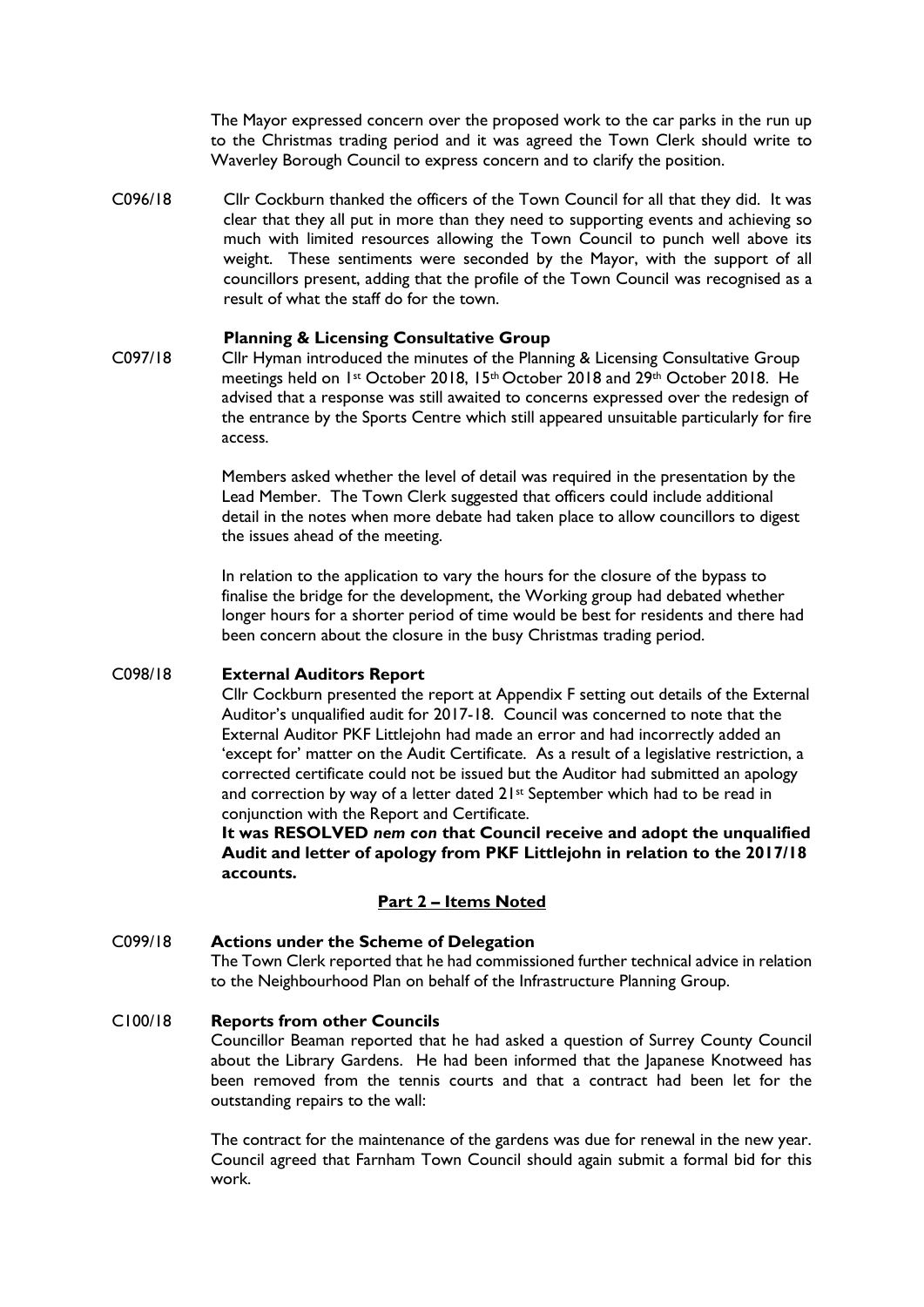# C101/18 **Reports from Outside Bodies**

Cllr Beaman reported on the AGM of the Hale Recreation Ground Committee.

#### C102/18 **Date of next meeting** Members noted that the next scheduled Council Meeting would take place on Thursday 20th December 2018

The Mayor closed the meeting at 8.15.

Date Chairman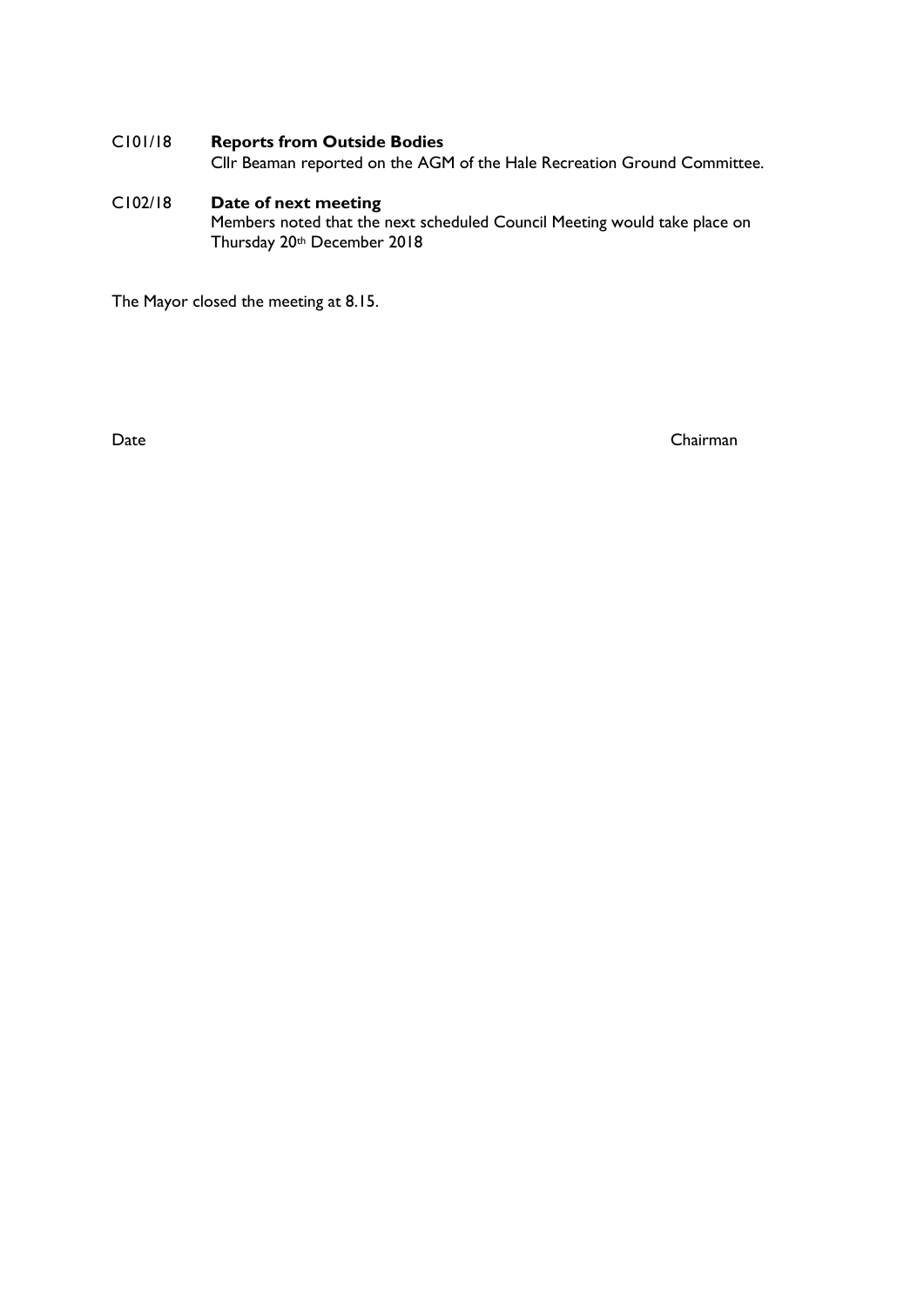



**Notes** Strategy and Finance Working Group

**Time and date** 10.00 am Monday 22nd October 2018

**Place** Town Clerk's Office, South Street, Farnham

# **Attendees:**

Members: Cllrs Carole Cockburn, Pat Frost and John Ward

Officers present: Iain Lynch (Town Clerk) Iain McCready (Business and Facilities Manager) - part

# **1. Apologies**

Apologies were received from Cllrs, David Beaman, Jill Hargreaves, and Stephen Hill.

# **2. Declarations of Interest**

No Declarations of Interest were made.

# **3. Notes of Meeting held on 11th September 2018**

| <b>POINTS</b>                                  | <b>ACTION</b> |
|------------------------------------------------|---------------|
| The notes of the previous meeting were agreed. |               |

#### **4. Finance Report**

| <b>POINTS</b>                                                                                                  | <b>ACTION</b> |
|----------------------------------------------------------------------------------------------------------------|---------------|
| The Working Group considered the six month<br>financial papers for the period 1 April to 30 September<br>2018. |               |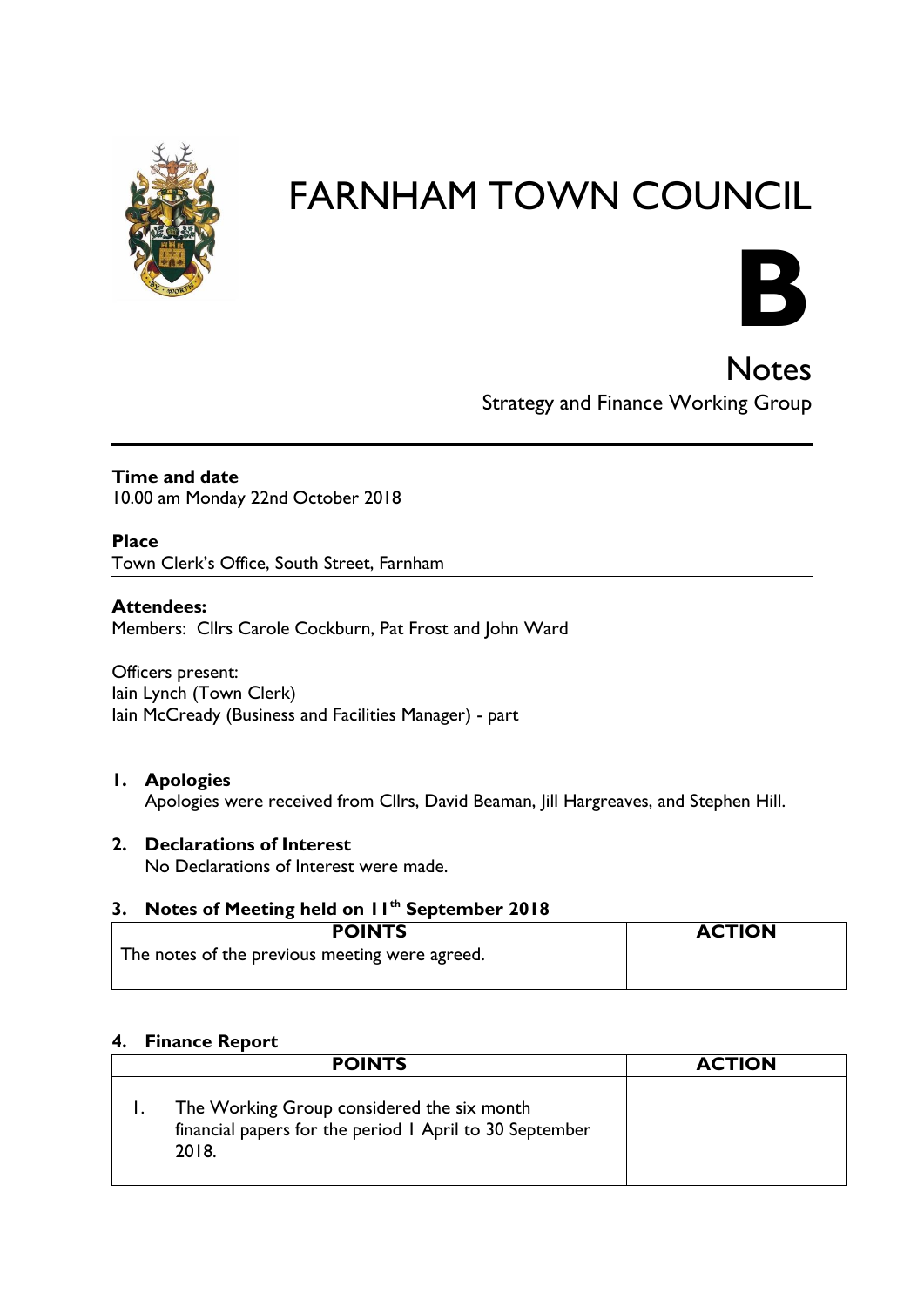| 2. | Members received the Income and Expenditure                      |                                |
|----|------------------------------------------------------------------|--------------------------------|
|    | Summary (Annex I to these minutes) and detailed                  |                                |
|    | accounts, noting expenditure was some 46% of budget              |                                |
|    | and overall income being ahead target with 101%                  |                                |
|    | received after the second tranche of the precept had             |                                |
|    | been paid. Part of the reason was additional income              |                                |
|    | from events and cemeteries income being higher than              |                                |
|    | projected for this time of year.                                 |                                |
| 3. | In reviewing the detailed budget lines, it was noted             | Town Clerk to detail           |
|    | that there had been some miscoding which made it                 | significant variances.         |
|    | appear that some budgets were overspent and others               |                                |
|    | underspent. It was agreed that an explanation of                 |                                |
|    | significant variances would be useful at the 6 and 9             |                                |
|    | month reviews as well as the 12 month period.                    |                                |
|    |                                                                  |                                |
| 4. | Members received the Trial balance to 30 <sup>th</sup> September |                                |
|    | (Annex 2 to these minutes) and noted that the detailed           |                                |
|    | paperwork for invoices and payments was available for            |                                |
|    | inspection.                                                      |                                |
| 5. | Members reviewed the Statement of Investments at                 | Town Clerk to progress         |
|    | 30 <sup>th</sup> September at Appendix D and noted that the new  | Christmas Lights virement      |
|    | Nationwide 95 day Notice account was opened and                  |                                |
|    | would have an initial investment of £200,000.                    |                                |
|    | Additional investment account options were discussed.            |                                |
| 6. | The Working Group considered the Debtors list at                 |                                |
|    | 30th September at Appendix E noting there were no                |                                |
|    | debts causing concern.                                           |                                |
| 7. | The Working Group considered potential virements                 |                                |
|    | that may need to be made. The Christmas Lights                   |                                |
|    | budget had been reviewed as a result of consolidated             |                                |
|    | additions from previous years and new purchases                  |                                |
|    | proposed for 2019 in Cambridge Place and                         |                                |
|    | Wrecclesham. It was agreed £10,000 would be moved                |                                |
|    | from the community initiatives budget (4807 175). It             |                                |
|    | was also agreed additional virements would be dealt              |                                |
|    | with in the new year as part of the budget setting               |                                |
|    | process.                                                         | <b>Business and Facilities</b> |
| 8. | The Town Clerk reported that the application for the             | Manager to progress            |
|    | Arts Council grant for the Maltings Railings project had         |                                |
|    | been unsuccessful. As a result, it was agreed that the           |                                |
|    | allocated sum underwritten by Council (C047/18).                 |                                |
|    |                                                                  |                                |
|    | The Town Clerk advised that the blacksmith had been              |                                |
|    | unwilling to start the project despite the commitment            |                                |
|    | of the Council with a result that the project was                |                                |
|    | further delayed. As a result officers were now drafting          |                                |
|    | a new contract for the works.                                    |                                |
| 9. | The Working Group noted that the 2019/20                         |                                |
|    | Community Grants Round was open and that letters                 |                                |
|    | had been sent to local community groups and others               |                                |
|    | who might be interested in applying or encouraging               |                                |
|    | others to apply                                                  |                                |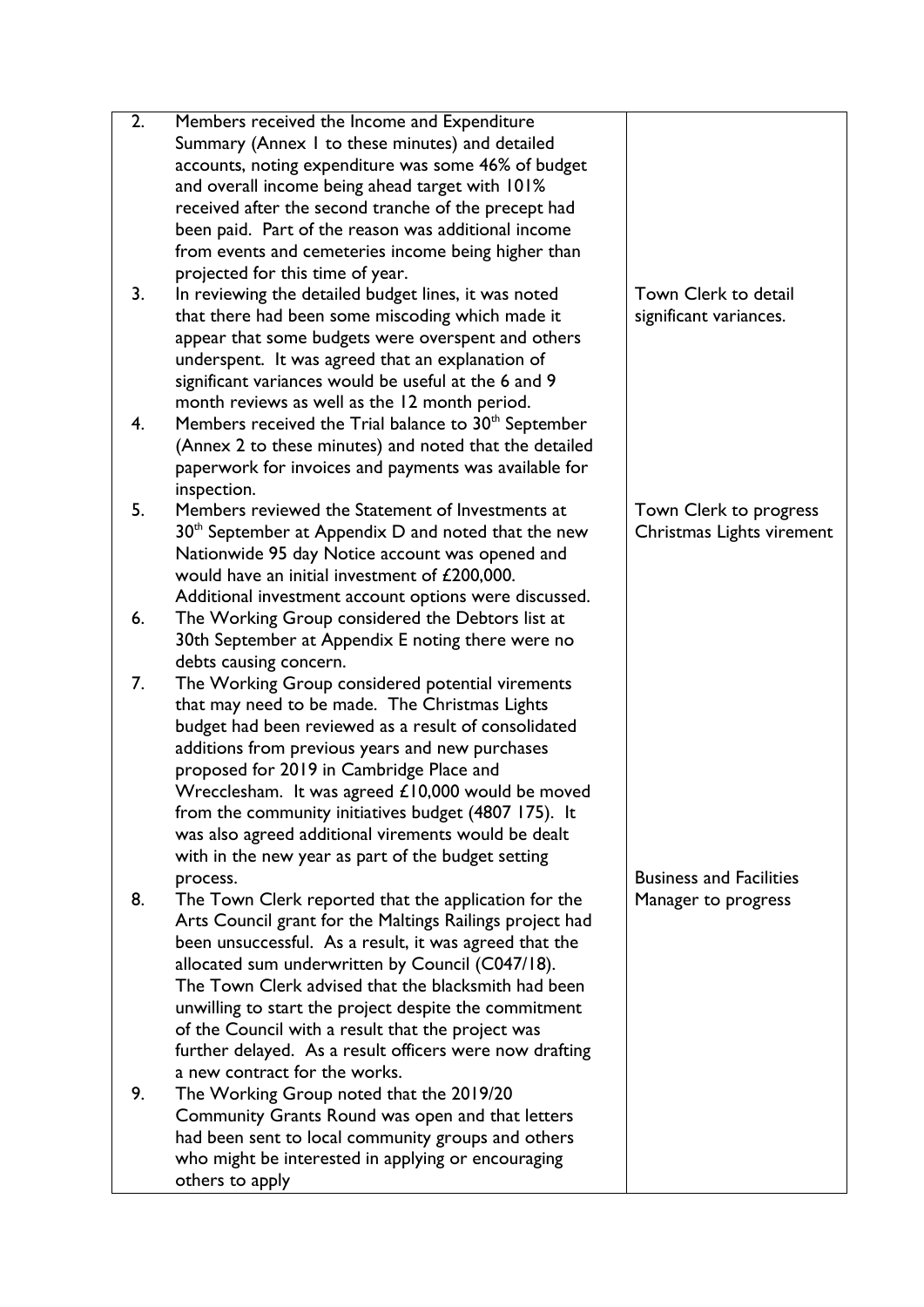| 10. | The Working Group reviewed the 2019/20 budget                      |                           |
|-----|--------------------------------------------------------------------|---------------------------|
|     | process noting that Surrey County Council would be                 |                           |
|     | considering its budget in November, much earlier than              |                           |
|     | normal, which would enable impacts on Farnham                      |                           |
|     | Town Council to be considered. The pressures on                    |                           |
|     | principal authorities budgets meant further funding                |                           |
|     | cuts were anticipated. Members noted that in advance               |                           |
|     | of setting the 2019/20 budget Working Groups would                 | The unqualified Auditor's |
|     | be reviewing their programmes and priorities and any               | Report to be submitted to |
|     | potential devolution or transfer of services Members               | Council                   |
|     | noted that the Town Clerk was awaiting a meeting                   |                           |
|     | with the Head of Service at Waverley Borough                       |                           |
|     | Council relating to Gostrey Meadow which should                    |                           |
|     | have a mutual benefit and phased cost saving for the               |                           |
|     | Borough Council.                                                   |                           |
| П.  | The 2017/18 External Auditor's Report from PKF                     |                           |
|     | Littlejohn was received. The Working Group were                    |                           |
|     | concerned to note that the External Auditor had made               |                           |
|     | an error and had incorrectly added an 'except for'                 |                           |
|     | matter on the Audit Certificate. As a result of a                  |                           |
|     | legislative restriction, a corrected certificate could not         |                           |
|     | be issued but the Auditor had submitted an apology                 |                           |
|     | and correction by way of a letter dated 21 <sup>st</sup> September |                           |
|     | which had to be read in conjunction with the Report                |                           |
|     | and Certificate.                                                   |                           |
|     |                                                                    |                           |

# **5. Task Group reports**

| <b>POINTS</b>                                                          | <b>ACTION</b>              |
|------------------------------------------------------------------------|----------------------------|
| <b>Infrastructure Planning Group</b>                                   |                            |
| Cllr Cockburn advised that following the Regulation 14                 |                            |
| consultation meetings had been held with developers and                |                            |
| statutory bodies to clarify issues that had emerged during the         |                            |
| consultation. Some technical matters had arisen and as a               |                            |
| result the scheduled special Council meeting had been                  |                            |
| postponed. Further work was ongoing and a revised date for             |                            |
| the adoption of the agreed sites would be arranged in due              |                            |
| course.                                                                |                            |
| <b>Well-being Task Group</b>                                           |                            |
| The Working Group noted that the Well-being event held at              |                            |
| Farnham Hospital on Saturday 22 <sup>nd</sup> September had gone well. |                            |
|                                                                        |                            |
| <b>Section 106 Task Group</b>                                          |                            |
| The Working Group received the notes of the first meeting              | A regular agenda item on   |
| of the Task Group held on 25 <sup>th</sup> September. The initial      | Section 106 allocations to |
| applications that had been chosen for analysis of the Section          | be included on the         |
| 106 funding allocations and how they had been or were being            | Planning and Licensing     |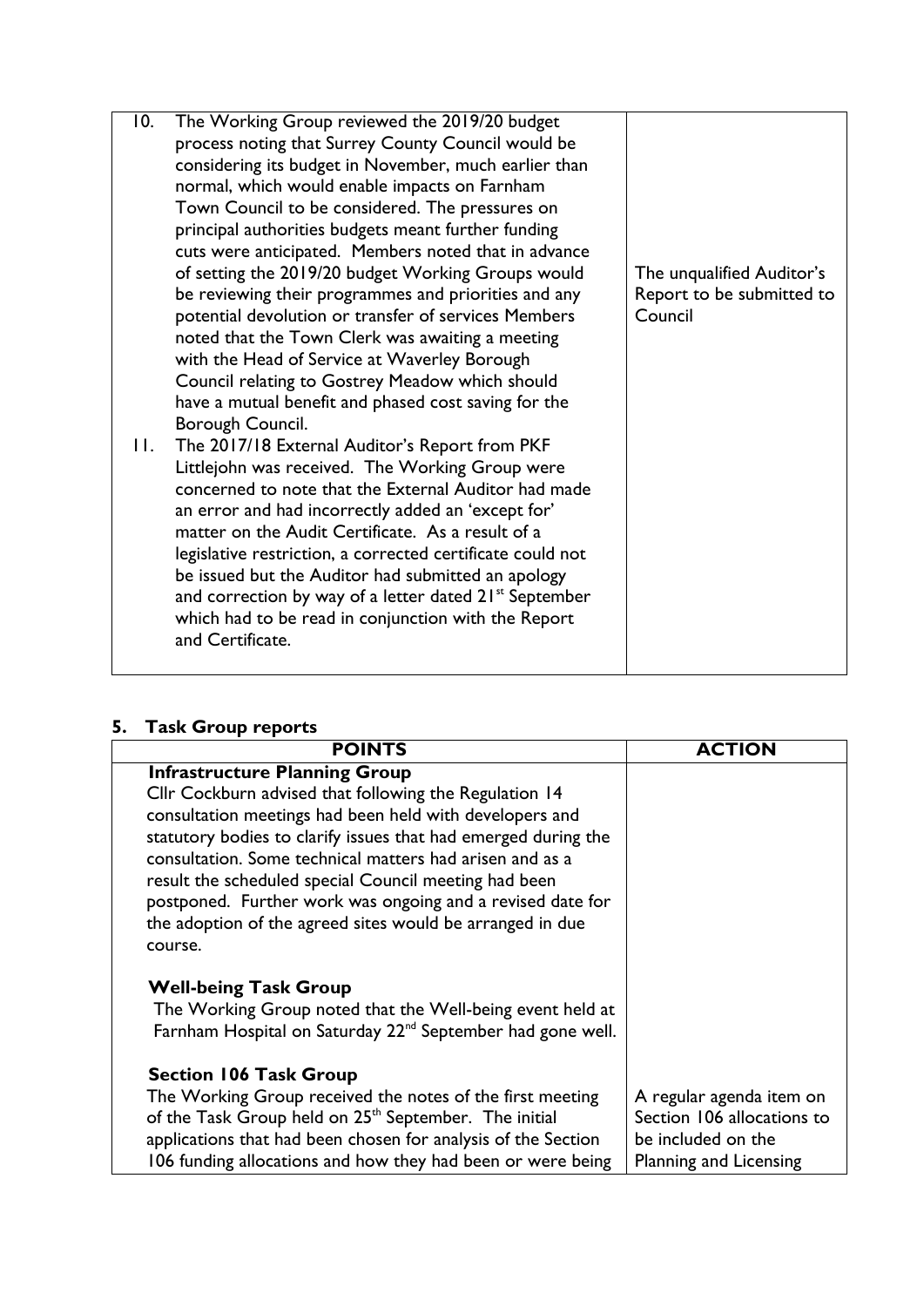| spent were set out. It was noted that the Surrey Planning    | <b>Consultative Group</b> |
|--------------------------------------------------------------|---------------------------|
| Infrastructure Contributions and Section 106 allocations had | agenda                    |
| been subject of a report to the September Waverley Local     |                           |
| Committee and would provide useful information. The Task     |                           |
| Group recommended that a Section 106 agenda item be          |                           |
| added to the Planning & Licensing Consultative Group. The    |                           |
| list of actions being progressed by the Task Group were      |                           |
| noted.                                                       |                           |
|                                                              |                           |

# **6. Contracts and Assets Update**

| <b>POINTS</b>                                                                                        | <b>ACTION</b>                                      |  |
|------------------------------------------------------------------------------------------------------|----------------------------------------------------|--|
| Members received a report (at Appendix H) on a range of                                              |                                                    |  |
| contracts and property matters including:                                                            |                                                    |  |
| those being researched: •<br>i)                                                                      |                                                    |  |
| a. Cleaning Contract.                                                                                |                                                    |  |
| b. Council Chamber air conditioning                                                                  |                                                    |  |
| c. IT Support                                                                                        | <b>Business and Facilities</b>                     |  |
| ii) those being progressed                                                                           | Manager to action other                            |  |
| Installation of the new Weybourne War Memorial<br>a.                                                 | matters                                            |  |
| b. New telephone contract with BT saving over $£700$<br>per annum                                    |                                                    |  |
| c. An adapter to resolve the CNG fitment issue on                                                    |                                                    |  |
| the new vehicle                                                                                      |                                                    |  |
| iii) those awaiting further progress                                                                 |                                                    |  |
| Gostrey Meadow toilets and Borelli Shelter<br>a.                                                     |                                                    |  |
| b. Weybourne Allotments                                                                              |                                                    |  |
|                                                                                                      | <b>Recommendation to</b>                           |  |
| The Business and Facilities Manager advised that some wooden                                         | Council:                                           |  |
| bollards that did not conform to the Conservation area                                               | The bollards in Castle                             |  |
| guidelines needed replacement in Castle Street. It was agreed                                        | <b>Street be upgraded</b>                          |  |
| that four bollards should be replaced with correct bollards and                                      | to reflect those                                   |  |
| that Farnham Town Council should pay for the difference                                              | required in the                                    |  |
| between the replacement cost (to be funded by Surrey County                                          | <b>Conservation area</b><br>with the difference in |  |
| Council) and the upgrade cost.                                                                       |                                                    |  |
| cost met by the<br><b>Community</b><br>The Business and Facilities Manager advised that the Woolmead |                                                    |  |
| Flame was being stored in the Depot until a suitable location for                                    | <b>Enhancement</b>                                 |  |
| it could be found.                                                                                   | budget.                                            |  |
|                                                                                                      |                                                    |  |
| The Working Group noted that additional Christmas lights were                                        |                                                    |  |
| being installed in Cambridge Place to support businesses affected                                    |                                                    |  |
| by the developments in East Street and that discussions were                                         |                                                    |  |
| taking place with Berkeley homes to try and bring some festive                                       |                                                    |  |
| cheer to the hoardings.                                                                              |                                                    |  |
|                                                                                                      |                                                    |  |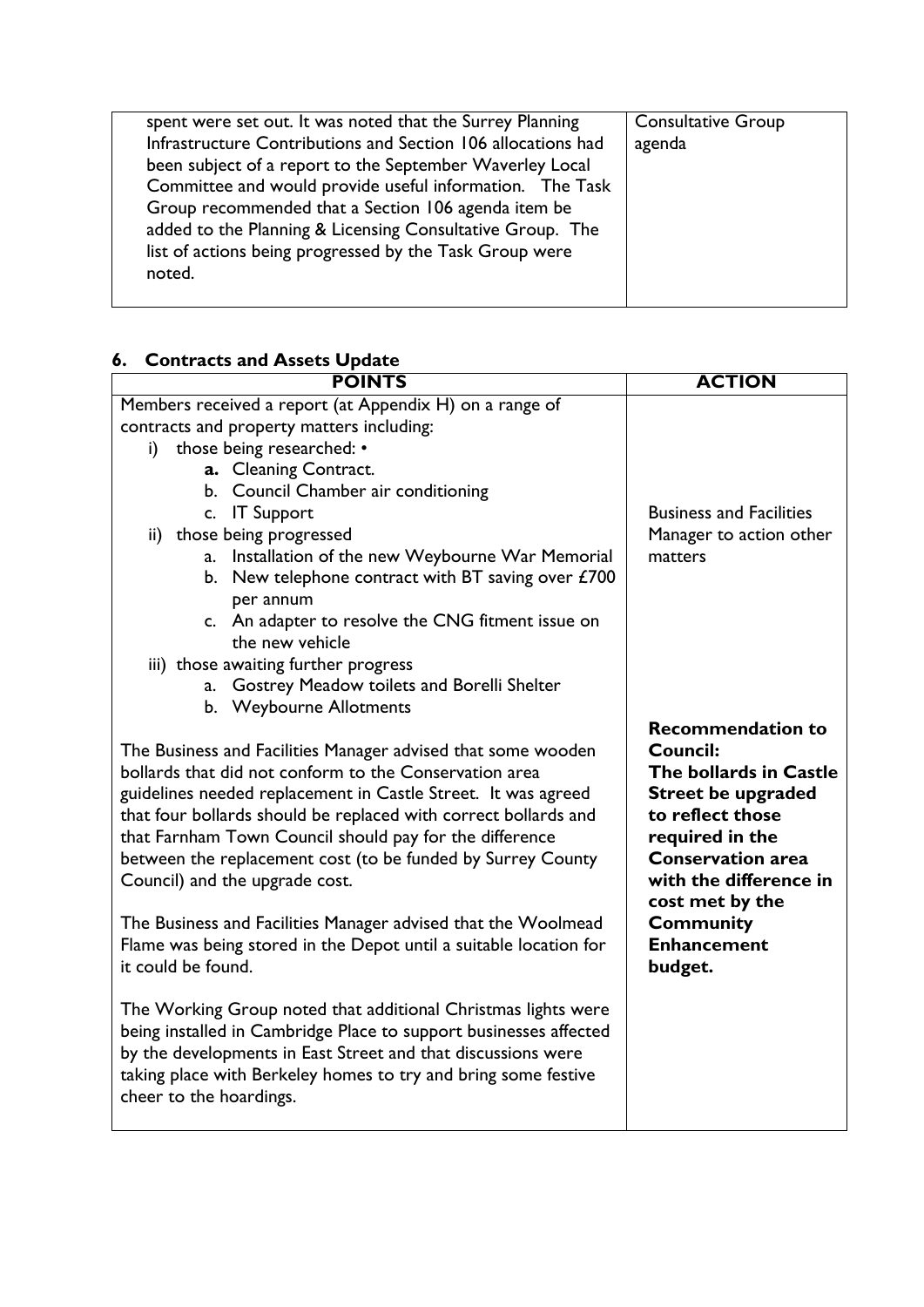# **8. Consultations**

| <b>POINTS</b> |                                                                                                                                                                                                                                                                                                                                                                                                                                                                                                                                                                                                                            | <b>ACTION</b>                                                                                                                                                                     |
|---------------|----------------------------------------------------------------------------------------------------------------------------------------------------------------------------------------------------------------------------------------------------------------------------------------------------------------------------------------------------------------------------------------------------------------------------------------------------------------------------------------------------------------------------------------------------------------------------------------------------------------------------|-----------------------------------------------------------------------------------------------------------------------------------------------------------------------------------|
| i)            | Local Plan Part 2.<br>Cllr Cockburn advised that the recreation grounds<br>had been added back into Local Plan Part 2. She also<br>advised that the 230 page document was being<br>considered by the Waverley Overview and Scrutiny<br>Group. It was agreed to refer the revised draft back<br>to the Infrastructure Planning Group for further<br>consideration.                                                                                                                                                                                                                                                          | Infrastructure Planning<br>Group to review Latest<br>version of Local Plan Part<br>2 and consider if any<br>additional comments<br>should be passed to<br><b>Waverley Borough</b> |
| ii)           | <b>Waverley Borough Council Planning Peer Review</b><br>(attached at Appendix I).<br>It was noted that the Peer Review recommendations<br>had now been circulated and there were several<br>recommendations which would be subject to further<br>discussion. One issue was how to engage more<br>effectively with Town and Parish Councils. The<br>Working Group considered that there could perhaps<br>be a referral to the Waverley Planning Committee<br>when there was an application of concern raised by<br>the Town and Parish Council Planning considerations.<br>Generally, there were very few applications that | Council.<br>Members to review<br>recommendations for<br>further representation to<br>the Borough Council.                                                                         |
|               | would be referred as a result but it could help and<br>would also assist with countering concerns over<br>increased delegation to planning officers.                                                                                                                                                                                                                                                                                                                                                                                                                                                                       |                                                                                                                                                                                   |

# **9. Town Clerk Update**

| <b>POINTS</b>                                                    | <b>ACTION</b>           |
|------------------------------------------------------------------|-------------------------|
| The Town Clerk updated members on recent staff changes.          |                         |
| Discussion also took place on Wrecclesham Community Centre       | Town Clerk to report    |
| and the need to consider how best to facilitate the management   | back following meeting. |
| of the centre going forward following the imminent retirement of |                         |
| trustees. It was noted that a meeting between the Town Council   |                         |
| and the Trustees would be taking place shortly.                  |                         |
|                                                                  |                         |

# **10.Date and time of next meeting**

| <b>POINTS</b>                                                               | <b>ACTION</b>    |
|-----------------------------------------------------------------------------|------------------|
| Members agreed that the next meeting would take place on 11th Town Clerk to |                  |
| December 2018 at 9.30am.                                                    | circulate agenda |
|                                                                             |                  |

The meeting ended at 12.10pm

Notes written by Iain Lynch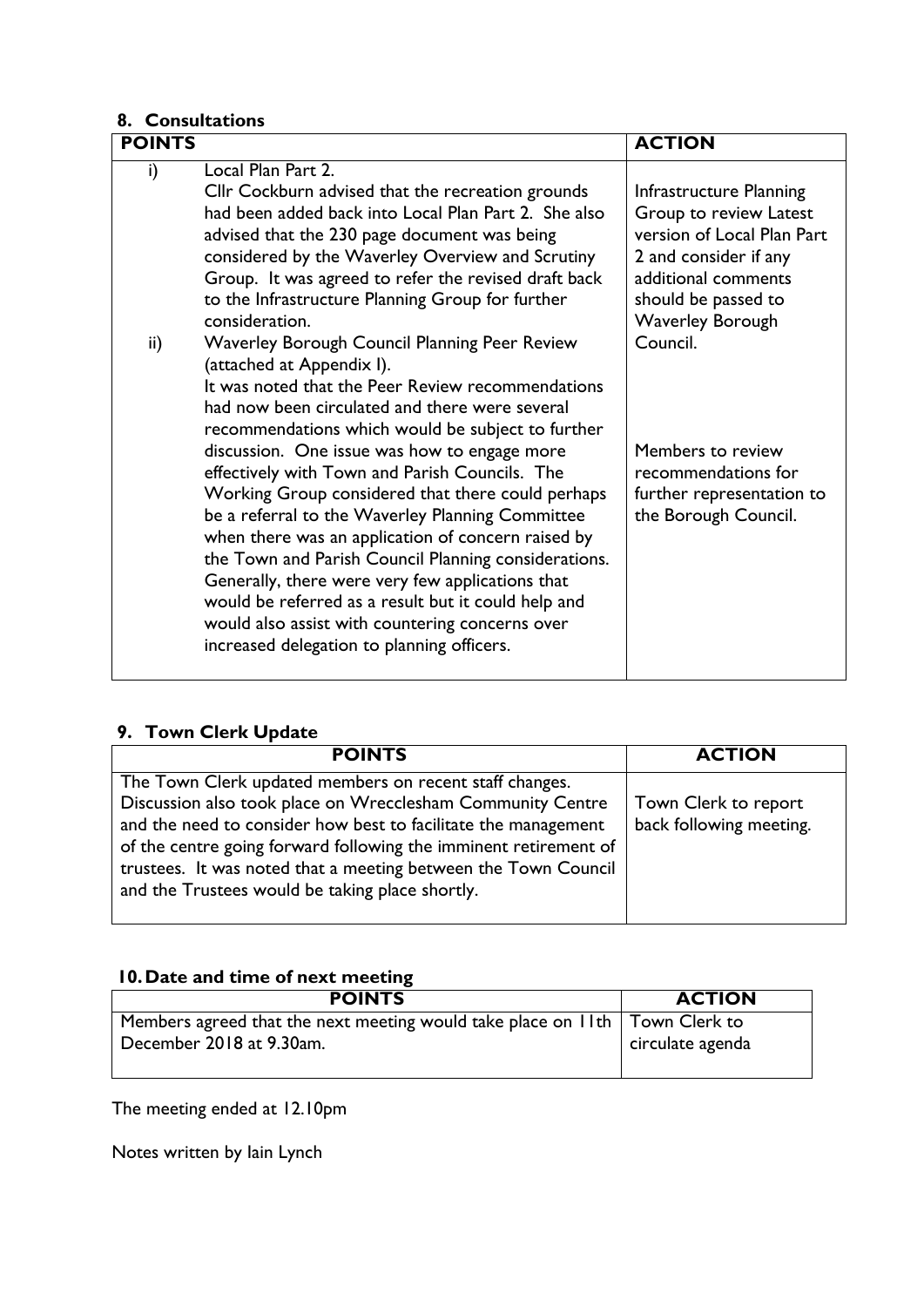



**Notes** Planning & Licensing Consultative Group

# **Time and date 9.30am** on Monday 1 October 2018

**Place** Council Chamber, South Street, Farnham

# **Planning & Licensing Consultative Group Members Present**

Councillors M Hyman - Chair Councillor D Beaman Councillor C Cockburn Councillor J Fraser Councillor J Ward

**Officers in attendance:** Jenny de Quervain

**NOTE: The comments and observations from Waverley Borough Councillors are preliminary ones prior to consideration at Borough Council level and are based on the evidence and representations to the Town Council.**

- **1. Apologies** Councillor A Macleod and Councillor J Ricketts
- **2. Disclosure of Interests** None were received.

# **3. Applications Considered**

# **Farnham Bourne**

# **WA/2018/1475 Farnham Bourne Jane McMullan**

Erection of extensions and alterations to bungalow to provide two storey dwelling following demolition of existing conservatory.

LITTLE FINCHES, 19 VALE CLOSE, FARNHAM GU10 3HR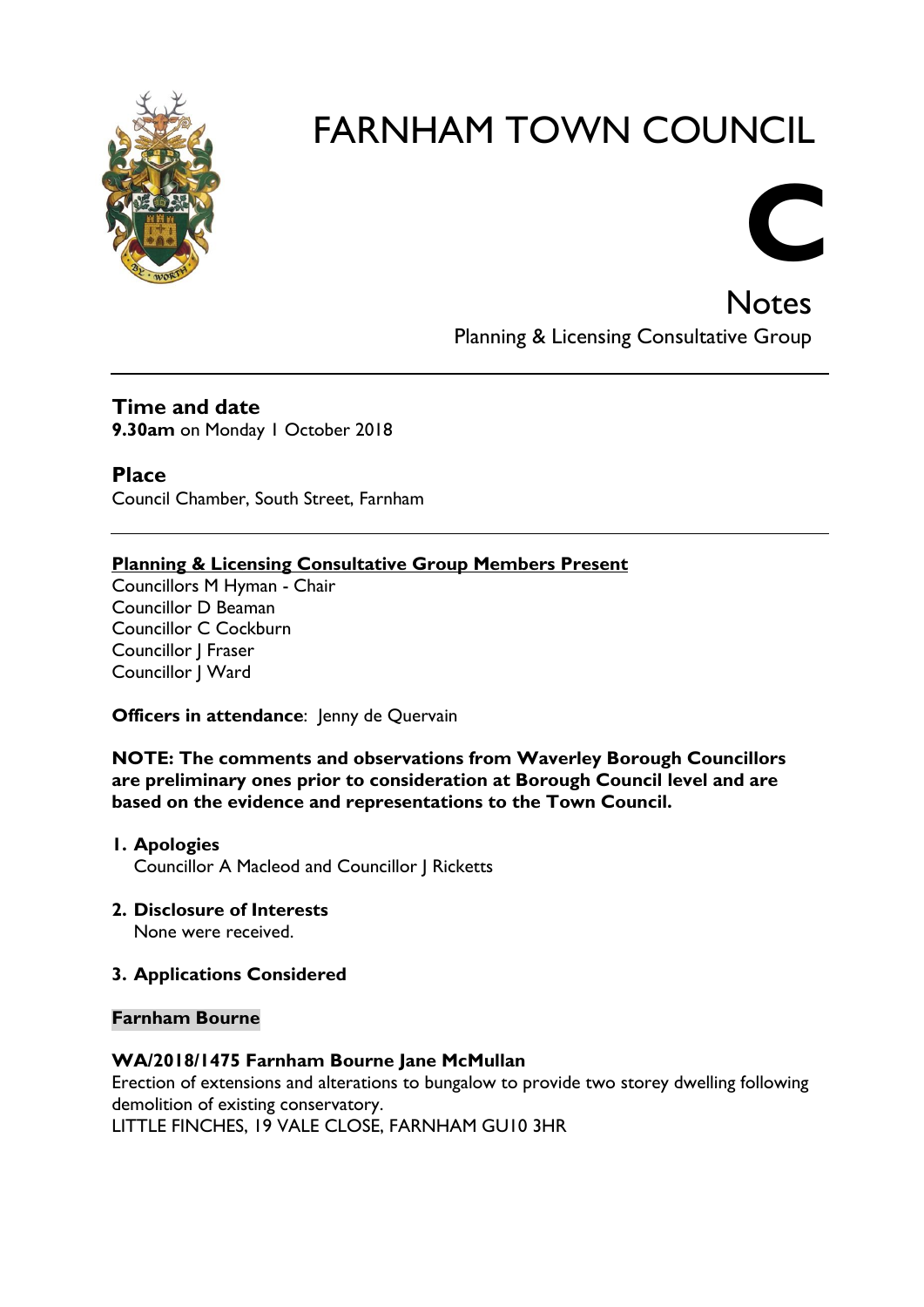**Farnham Town Council has no objections subject to the extensions and alterations being in line with the Farnham Design Statement and Farnham Neighbourhood Plan Policy FNP16 and all materials be in keeping with existing.**

#### **WA/2018/1477 Farnham Bourne Jane McMullan**

Certificate of Lawfulness under Section 192 for the erection of single storey rear and side extensions.

1 WINSTON WALK, LOWER BOURNE GU10 3LX

**Farnham Town Council has no objections subject to the extensions being in line with the Farnham Design Statement and Farnham Neighbourhood Plan Policy FNP16 and all materials be in keeping with existing.**

# **WA/2018/1485 Farnham Bourne Jane McMullan**

Erection of a detached garage and store following demolition of existing sheds. 3 AVELEY LANE, FARNHAM GU9 8PN

**Farnham Town Council has no objections to the erection of a garage a store subject to garage and store remaining ancillary to the dwelling.**

# **WA/2018/1504 Farnham Bourne Jane McMullan**

Erection of dwelling and garage following demolition of existing dwelling and outbuildings. WAYSIDE, WOODLAND DRIVE, WRECCLESHAM GU10 4SG

**Farnham Town Council objects to the proposed dwelling not being in line with the Farnham Design Statement, Farnham Neighbourhood Plan Policy FNP1, out of keeping with the character of the area and the light pollution caused by the design. The applicant has already removed mature trees; the loss of trees changes the Sylvan nature of the site.**

#### **WA/2018/1543 Farnham Bourne Philippa Staddon**

Erection of extensions and alterations following demolition of existing extension. GARDEN COTTAGE, 3 GREENHILL ROAD FARNHAM GU9 8JN **Farnham Town Council has no objections subject to the extensions and alterations being in line with the Farnham Design Statement and Farnham Neighbourhood Plan Policy FNP16 and all materials be in keeping with existing.**

# **WA/2018/1569 Farnham Bourne Mr Chris Turner**

Erection of extensions and alterations following demolition of existing extension. 76 FRENSHAM ROAD LOWER BOURNE GU10 3QF

**Farnham Town Council has no objections subject to the extensions and alterations being in line with the Farnham Design Statement and Farnham Neighbourhood Plan Policy FNP16 and all materials be in keeping with existing.**

# **CA/2018/0119 Farnham Bourne Mr A Clout**

REMOVAL OF A TREE IN THE GREAT AUSTINS CONSERVATION AREA. 3A GREENHILL ROAD, FARNHAM GU9 8JN **Farnham Town Council, subject to the Arboricultural Officer's comments, objects to the removal of trees especially in the conversation area covered by Policy FNP5. If removal is necessary, replace with an appropriate species as suggested.**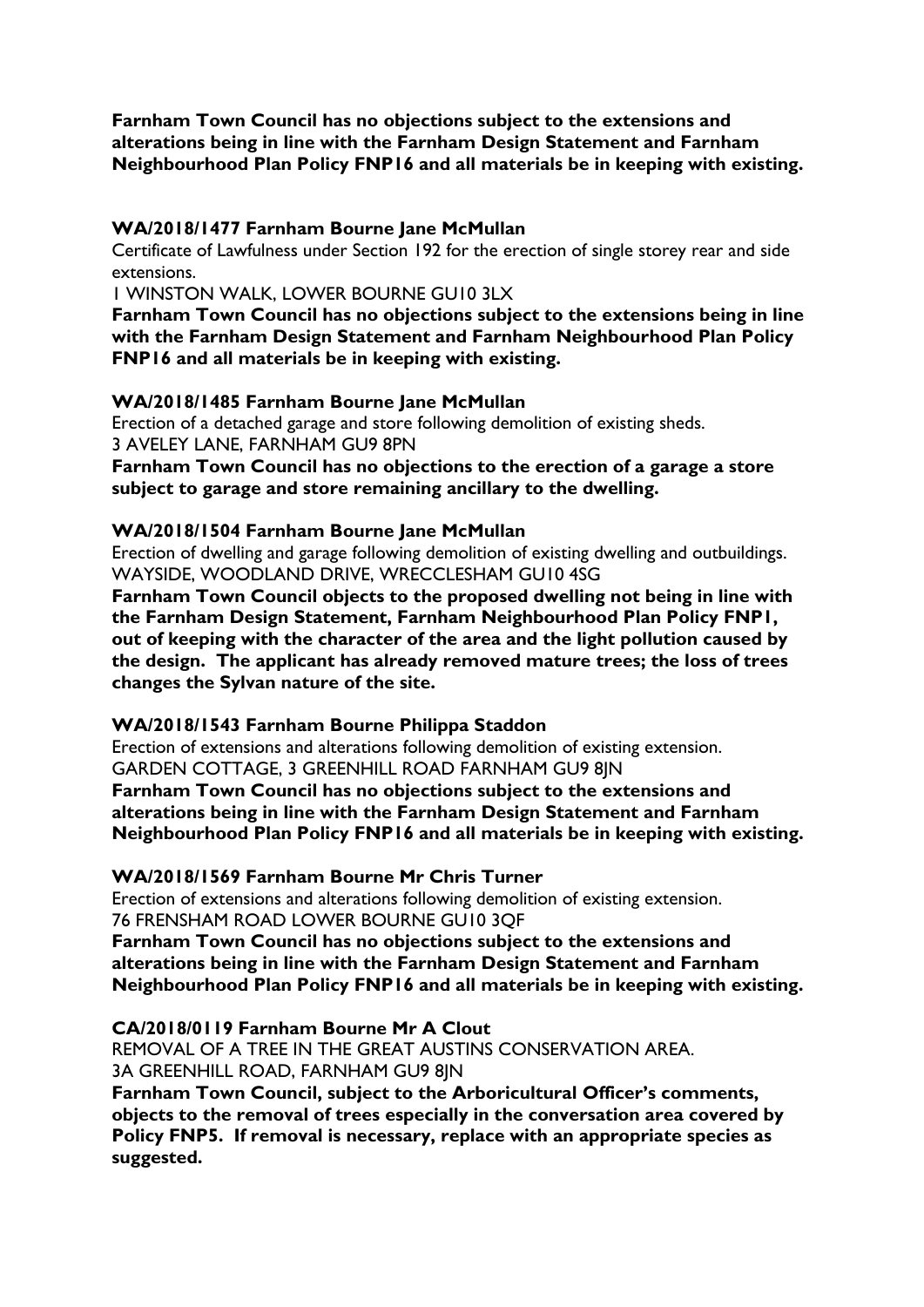# **Farnham Castle**

# **WA/2018/1557 Farnham Castle Jane McMullan**

Application for advertisement consent for the display of a non-illuminated advertisement. 3 THE MILLENNIUM CENTRE, CROSBY WAY FARNHAM GU9 7XX

# **Farnham Town Council has no objections to non-illuminated signage.**

# **TM/2018/0131 Farnham Castle Steve Tester**

APPLICATION FOR WORKS TO A TREE SUBJECT OF TREE PRESERVATION ORDER 30/05

POTTERS GATE CHURCH OF ENGLAND SCHOOL, POTTERS GATE, FARNHAM GU9 7BB

**Farnham Town Council, subject to the Arboricultural Officer's comments, welcomes the maintenance of trees to extend their life and associated amenity.**

#### **Farnham Firgrove Hill**

#### **WA/2018/1536 Farnham Firgrove Jane McMullan**

Erection of extensions and alterations together with alterations to roofspace including dormer window.

11 WAVERLEY LANE, FARNHAM GU9 8BB

**Farnham Town Council has no objections subject to the extensions and alterations being in line with the Farnham Design Statement and Farnham Neighbourhood Plan Policy FNP16 and all materials be in keeping with existing.**

# **WA/2018/1553 Farnham Firgrove Jane McMullan**

Certificate of Lawfulness under Section 192 for extension and alterations to roof to provide habitable accommodation.

41 WEYDON HILL ROAD, FARNHAM GU9 8NX

**Farnham Town Council has no objections subject to the extension and alterations being in line with the Farnham Design Statement and Farnham Neighbourhood Plan Policy FNP16 and all materials be in keeping with existing.**

#### **Farnham Hale and Heath End**

#### **WA/2018/1552 Farnham Hale and Heath End Jane McMullan**

Erection of extensions and alterations to bungalow to provide a two storey dwelling. LITTLE BROOK, BROOKSIDE, FARNHAM GU9 0NY

**Farnham Town Council has no objections subject to the extensions and alterations being in line with the Farnham Design Statement and Farnham Neighbourhood Plan Policy FNP16 and all materials be in keeping with existing.**

# **TM/2018/0137 Farnham Hale and Heath End Mr A Clout**

APPLICATION FOR WORKS TO TREES SUBJECT OF TREE PRESERVATION ORDER 21/10

1 THE GLADE, FARNHAM GU9 0QT

**Farnham Town Council, subject to the Arboricultural Officer's comments, welcomes the maintenance of trees to extend their life and associated amenity.**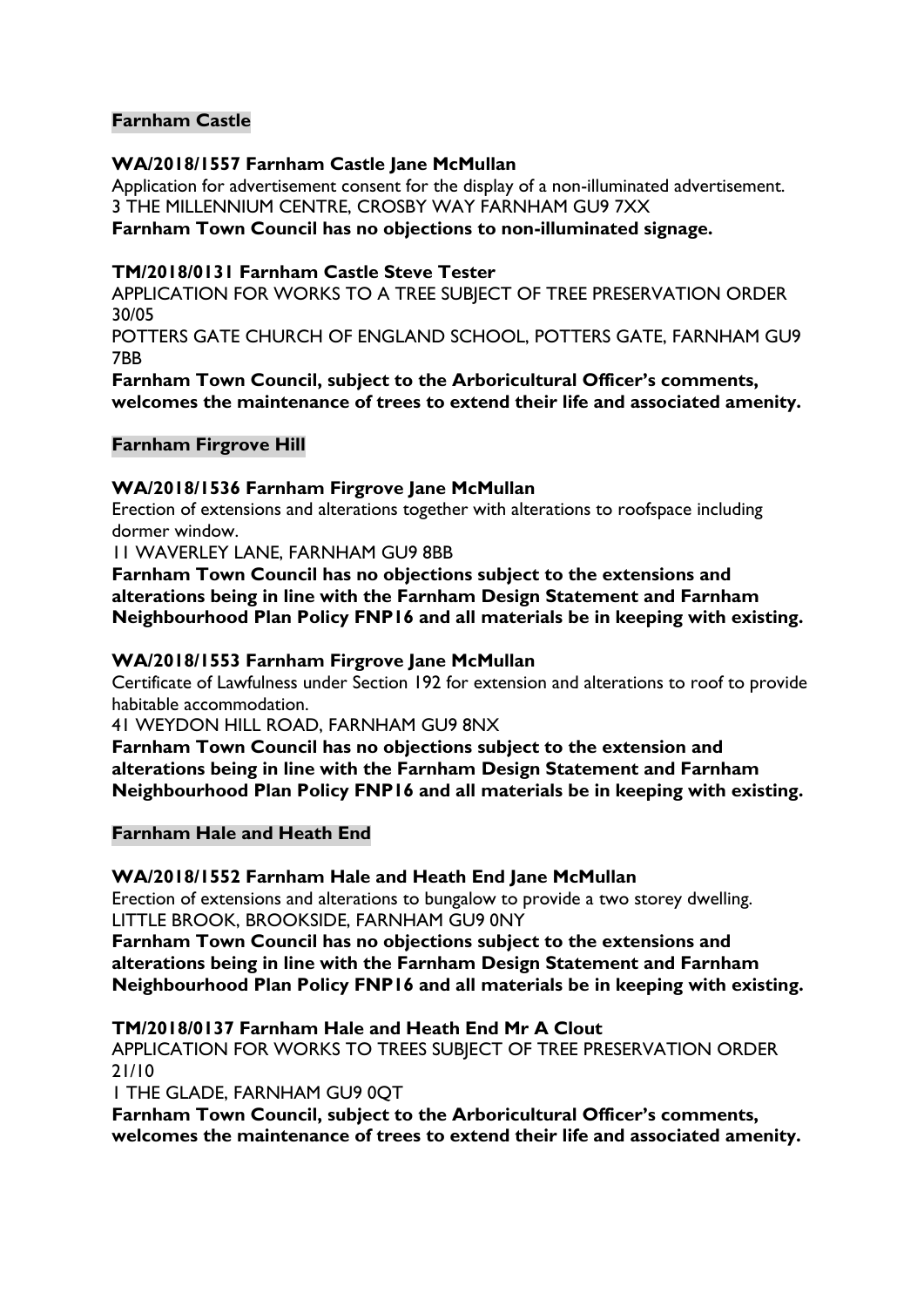# **Farnham Moor Park**

# **WA/2018/1568 Farnham Moor Park Philippa Staddon**

Erection of extensions and alterations to existing garage to provide ancillary habitable accommodation including home office.

KEEPERS WOOD, 9 COMPTON WAY, FARNHAM GU10 1QY

**Farnham Town Council has no objections to the extensions and alterations to the existing garage, subject to the garage remaining ancillary to the dwelling.**

# **WA/2018/1472 Farnham Moor Park Philippa Staddon**

Erection of a gazebo. THE SIX BELLS, 55 HALE ROAD, FARNHAM GU9 9QZ **Farnham Town Council has no objections to the gazebo in the gardens.**

# **NMA/2018/0122 Farnham Moor Park Jane McMullan**

Amendment to WA/2018/0487 to provide alterations to porch and roof overhang. 20 OSBORN ROAD, FARNHAM GU9 9QT **Farnham Town Council has no objections.**

#### **Farnham Shortheath and Boundstone**

#### **WA/2018/1478 Farnham Shortheath and Boundstone Mr Chris Turner**

Erection of a dwelling following demolition of existing dwelling (revision of WA/2017/2383). DELAMERE, 4 BOURNE DENE, WRECCLESHAM GU10 4RF

**Farnham Town Council has no objections to the erection of a replacement dwelling subject to it being in line with the Farnham Design Statement and Farnham Neighbourhood Plan Policy FNP1.**

## **NMA/2018/0121 Farnham Shortheath and Boundstone Philippa Staddon** Amendment to WA/2018/0096 to provide alterations to the driveway layout

OAK RIDGE, 2 VINE LANE, WRECCLESHAM GU10 4TD

**Farnham Town Council has no objections subject to the public footpath being kept clear.**

#### **Farnham Upper Hale**

# **WA/2018/1541 Farnham Upper Hale Philippa Staddon**

Certificate of Lawfulness under Section 191 for an existing conservatory which was then converted into a single storey extension.

SAVONA, 24 FOLLY HILL, FARNHAM GU9 0BD

**Farnham Town Council has no objections subject to the extension being in line with the Farnham Design Statement and Farnham Neighbourhood Plan Policy FNP16 and all materials be in keeping with existing.**

# **WA/2018/1563 Farnham Upper Hale Jane McMullan**

Certificate of Lawfulness under Section 192 for erection of single storey extensions together with extensions and alterations to roof to provide habitable accommodation. 15 LAWDAY PLACE LANE, FARNHAM GU9 0BT

**Farnham Town Council has no objections subject to the extensions and**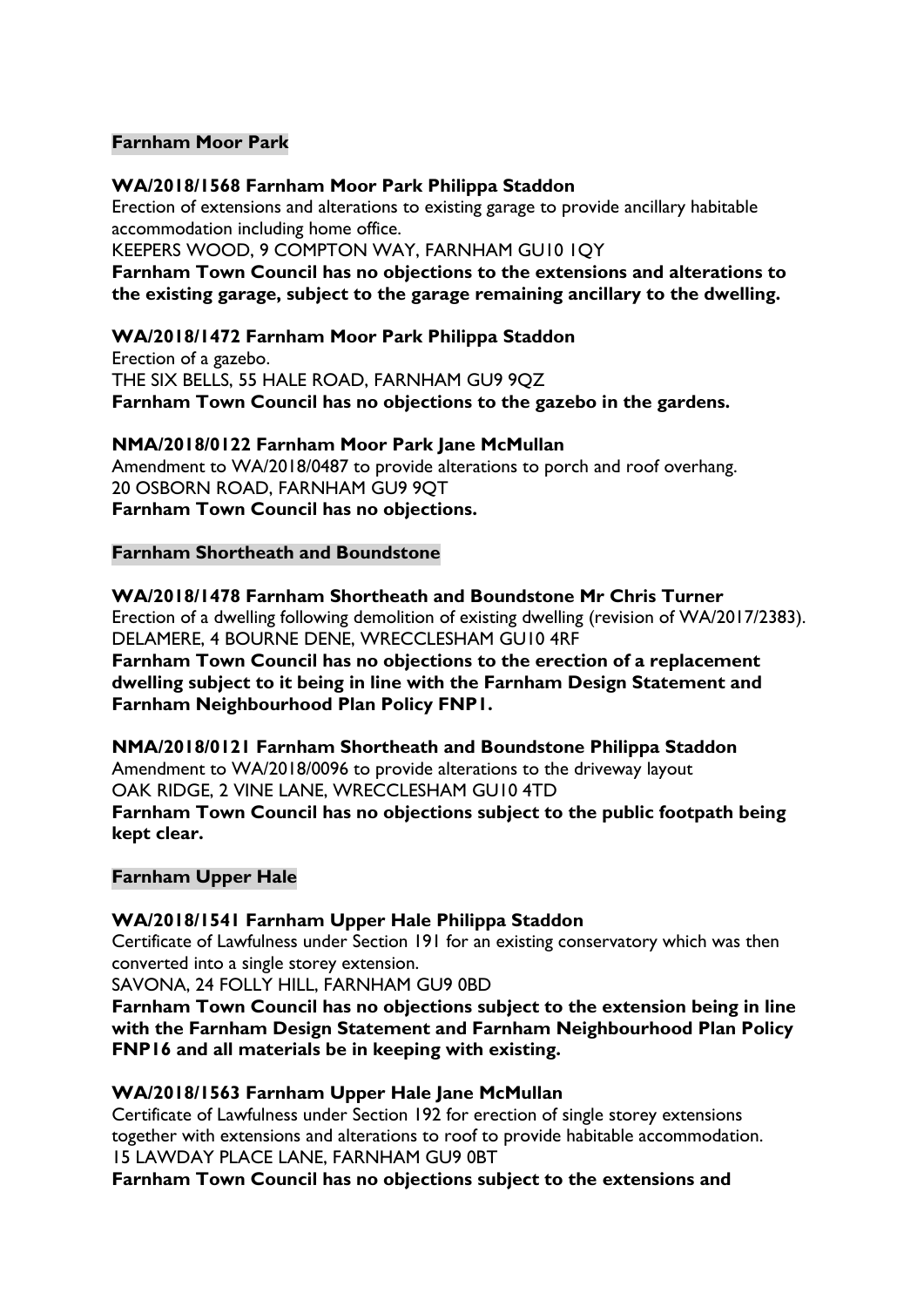# **alterations being in line with the Farnham Design Statement and Farnham Neighbourhood Plan Policy FNP16 and all materials be in keeping with existing.**

# **Farnham Wrecclesham and Rowledge**

# **Combined application**

# **WA/2018/1481 Farnham Wrecclesham and Rowledge Jane McMullan**

Use of unit for storage and distribution (Use Class B8 with trade counter and ancillary showroom), together with alterations to elevations.

UNIT 4, GROVEBELL INDUSTRIAL ESTATE, WRECCLESHAM ROAD, WRECCLESHAM GU10 4PL

# **Farnham Town Council has no objections to continued use of Unit 4 for storage and distribution.**

# **WA/2018/1482 Farnham Wrecclesham and Rowledge Jane McMullan**

Display of internally illuminated fascia sign.

UNIT 4, GROVEBELL INDUSTRIAL ESTATE, WRECCLESHAM ROAD, WRECCLESHAM GU10 4PL

**Farnham Town Council objects to internally illuminated signage.**

# **WA/2018/1566 Farnham Wrecclesham and Rowledge Jane McMullan**

Certificate of Lawfulness under Section 192 for alterations to roofspace to provide habitable accommodation.

17 WRECCLESHAM ROAD, WRECCLESHAM GU9 8TY

**Farnham Town Council has no objections subject to the alterations being in line with the Farnham Design Statement and Farnham Neighbourhood Plan Policy FNP16 and all materials be in keeping with existing.**

#### **TM/2018/0132 Farnham Wrecclesham and Rowledge Steve Tester**

APPLICATION FOR WORKS TO A TREE SUBJECT OF TREE PRESERVATION ORDER WA169

1 HADLEYS, LICKFOLDS ROAD, FARNHAM GU10 4AF

**Farnham Town Council, subject to the Arboricultural Officer's comments, welcomes the maintenance of trees to extend their life and associated amenity.**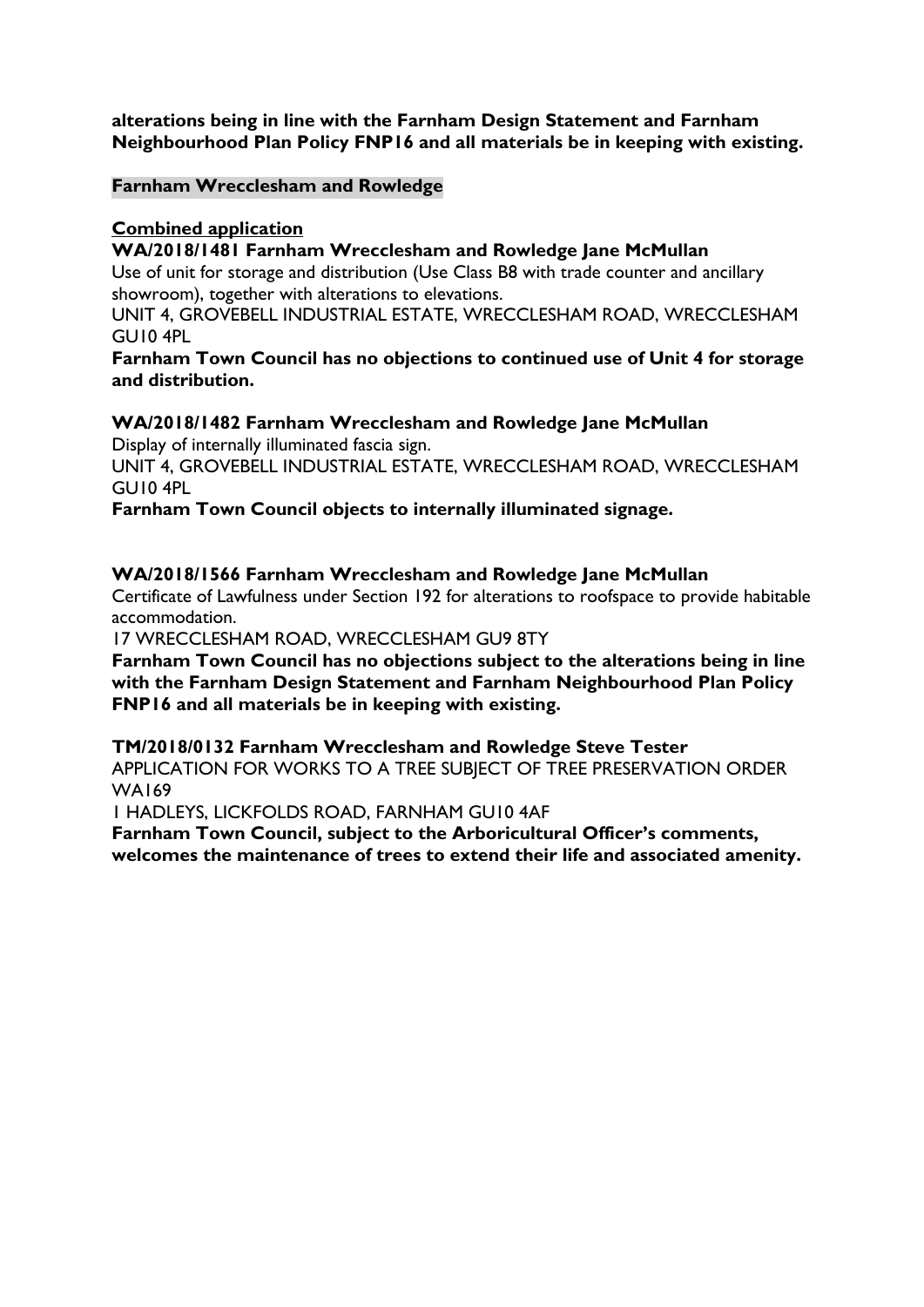**4. Section 106 Considerations** 

No application considered.

# **5. Surrey County Council mineral, waste, or Other Applications/Consultations**

Deferred from 17 September to allow time for review

**Comment on Proposed Main Modifications to the Draft Rushmoor Local Plan** DEADLINE 5pm on Friday 19 October 2018

**Farnham Town Council welcomes Main Modifications to an excellent plan. We encourage cross-border working to improve infrastructure. Highways improvements to mitigate traffic from larger developments accessing local roads, A325, A331 and A31 will be of benefit to both Rushmoor and Farnham. Close monitoring of Farnborough Airport capacity, noise and pollution is welcomed.**

Meeting closed 10.35am

Notes by Jenny de Quervain

Date of next meeting 15 October 2018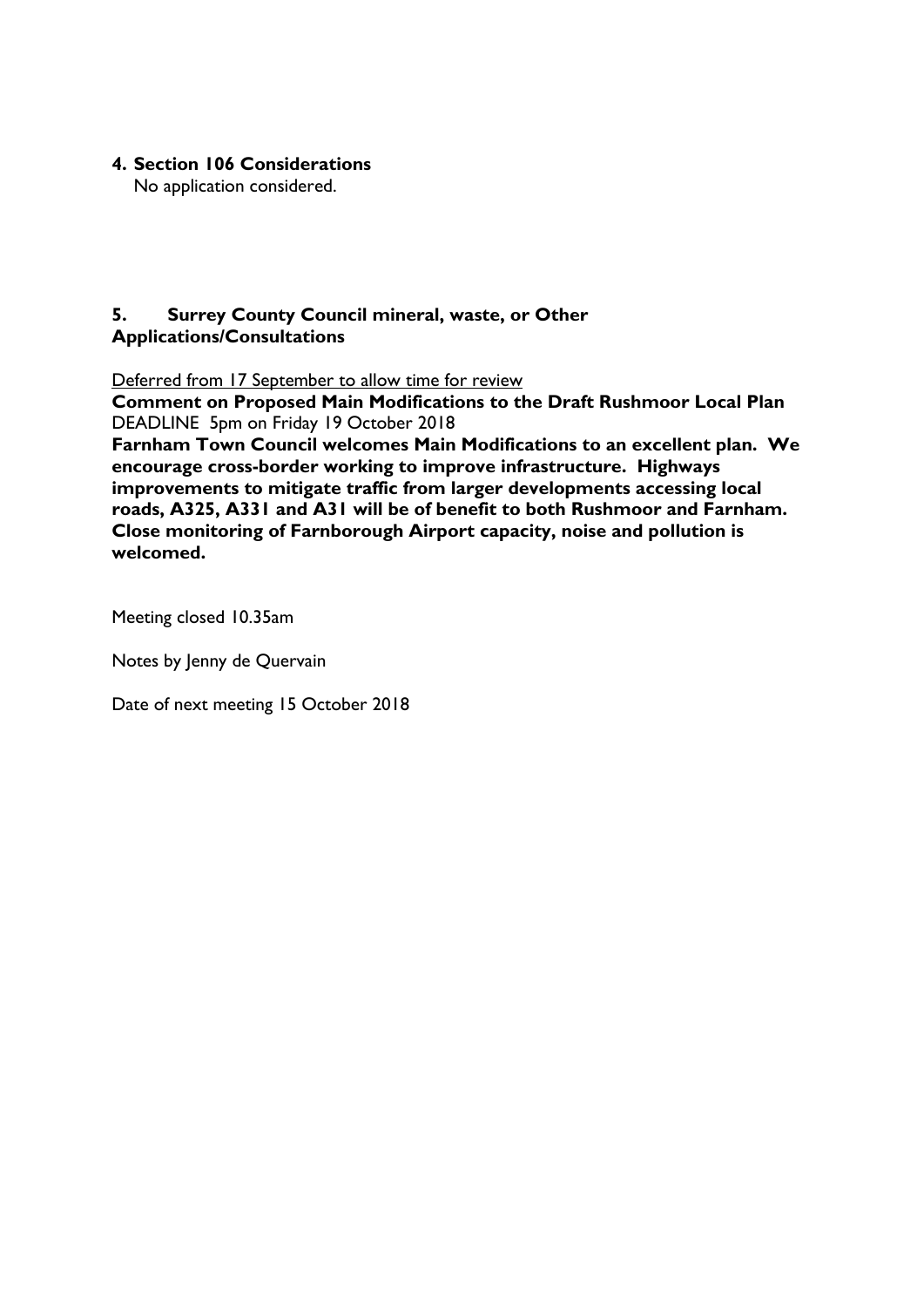



**Notes** Planning & Licensing Consultative Group

**Time and date 9.30am** on Monday 15 October 2018

**Place** Council Chamber, South Street, Farnham

# **Planning & Licensing Consultative Group Members Present**

Councillors M Hyman - Chair Councillor D Beaman Councillor C Cockburn Councillor J Fraser Councillor | Ward

**Officers in attendance:** Jenny de Quervain

**NOTE: The comments and observations from Waverley Borough Councillors are preliminary ones prior to consideration at Borough Council level and are based on the evidence and representations to the Town Council.**

- **2. Apologies** Councillor A Macleod and Councillor J Ricketts
- **2. Disclosure of Interests**

All Councillors in attendance declared an interest WA/2018/1598 and WA/2018 due to the applicant being a Town Councillor.

#### **3. Applications for Larger Developments Considered**

#### **Farnham Bourne**

**WA/2018/1597 Farnham Bourne Mr Chris Turner** Erection of gates and associated works. AVELEY COURT, 7 FRENSHAM ROAD, FARNHAM GU9 8HD **Farnham Town Council has no objections.**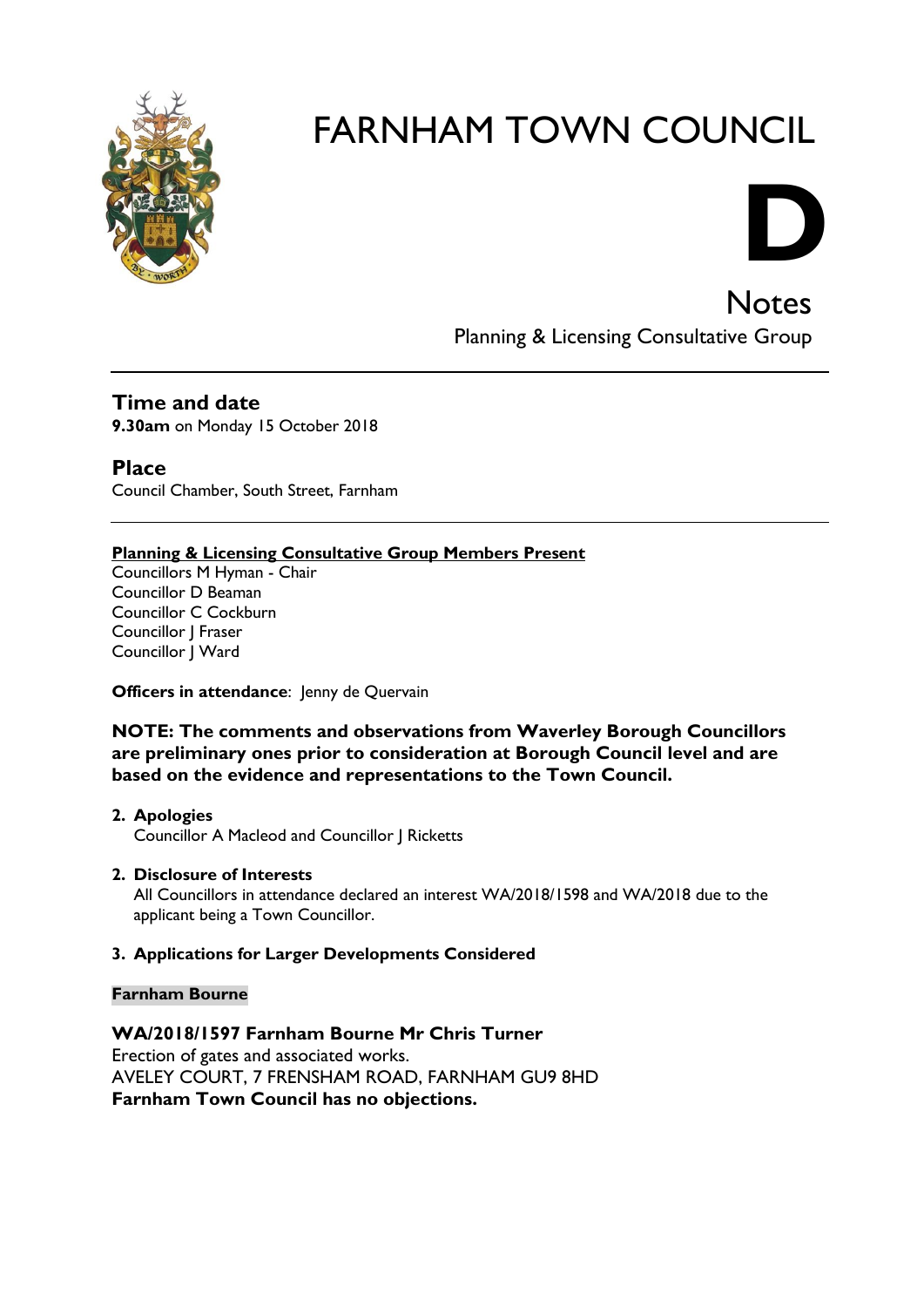# **4. Applications Considered**

#### **Farnham Bourne**

# **TM/2018/0144 Farnham Bourne Steve Tester**

APPLICATION FOR WORKS TO TREES SUBJECT OF TREE PRESERVATION ORDER 28/03

1 ANNANDALE DRIVE, FARNHAM GU10 3JD

**Farnham Town Council, subject to the Arboricultural Officer's comments, welcomes the maintenance of trees to extend their life and associated amenity.**

#### **Farnham Castle**

# **WA/2018/1598 Farnham Castle Rachel Kellas**

Change of use of land from commercial equestrian to ancillary residential use together with the erection of a detached double garage with ancillary space above following demolition of existing store.

KNOWLE FARM, 19 OLD PARK LANE, FARNHAM GU9 0AN

**As the [applicant](http://planning360.waverley.gov.uk/planning/planning-documents?SDescription=WA/2018/1598) is a Town Councillor, the application is forwarded without any specific comments from the Town Council, for determination by the Borough Council.**

# **WA/2018/1630 Farnham Castle Kayleigh Taylor**

Certificate of Lawfulness under Section 191 for confirmation that the extensions and alterations pursuant to permission WA/2013/1885 have been lawfully implemented. KNOWLE FARM, 19 OLD PARK LANE, FARNHAM GU9 0AN **No comment - [applicant](http://planning360.waverley.gov.uk/planning/planning-documents?SDescription=WA/2018/1598) is a Town Councillor**

# **NMA/2018/0125 Farnham Castle Rachel Kellas**

Amendment to WA/2017/2032 to provide front elevation change of west half hip and central hipped roofs to gables and addition of profiled barge boards; alterations to elevations.

MEADOWVIEW, 31 THREE STILES ROAD, FARNHAM

**Farnham Town Council has no objections subject to the dwelling being in line with the Farnham Design Statement and Farnham Neighbourhood Plan Policy FNP1.**

#### **WA/2016/0268 Farnham Castle Louise Yandell**

Land Centred Coordinates 484270 146934, East Street, Surrey Removal of Conditions

**The Planning & Licensing Consultative Group requested a formal response be sent to Waverley Borough Council to query the lack of consideration in the discharging of Condition 5 (levels).**

# **Farnham Firgrove Hill**

#### **WA/2018/1631 Farnham Firgrove Jane McMullan**

Application under Section 73A to vary Condition 3 of 78/234 (permitted development rights removed) to allow alterations to wording to Condition 3. 14A TILFORD ROAD, FARNHAM GU9 8DL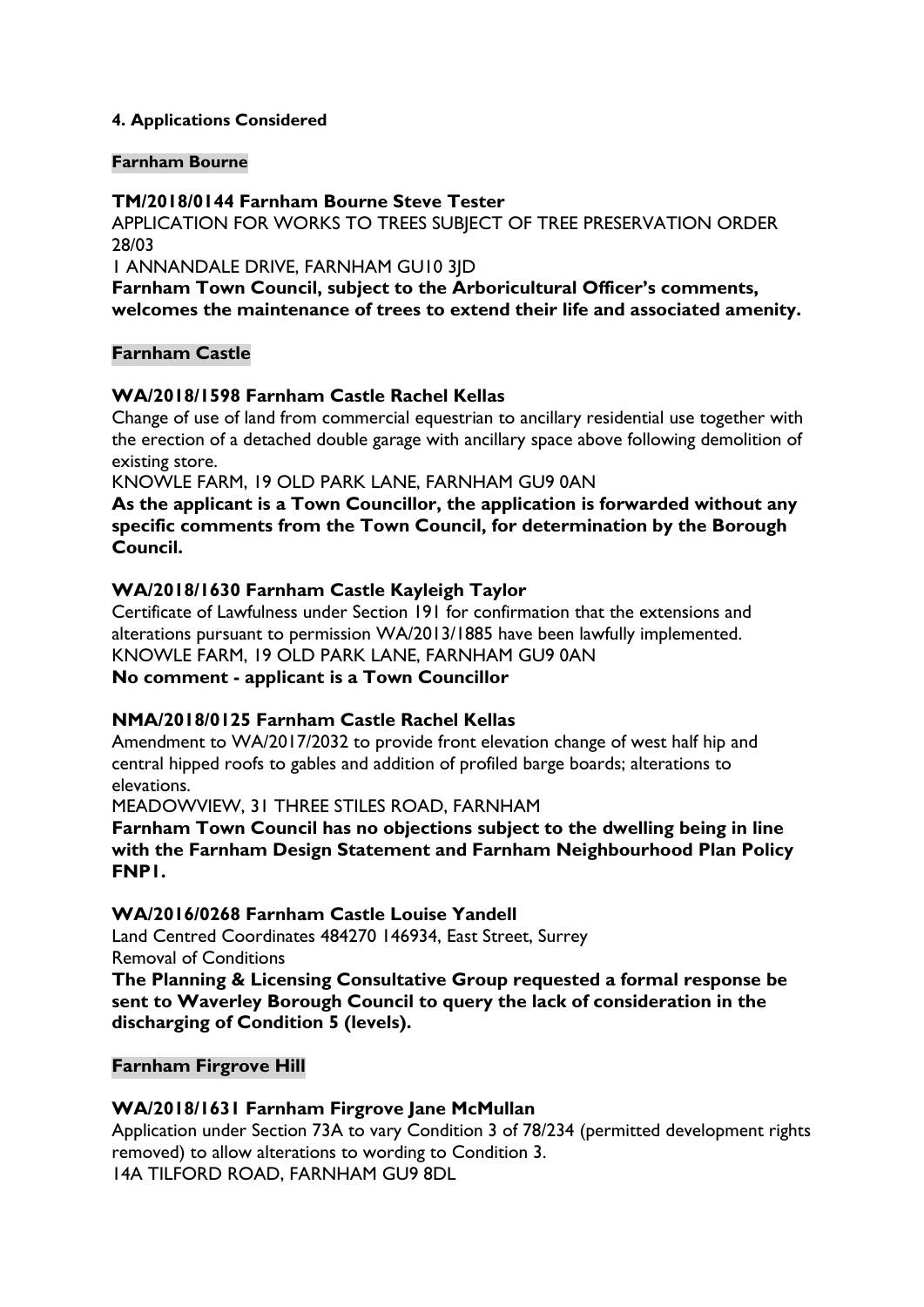# **Farnham Town Council has no objections.**

# **Farnham Hale and Heath End**

## **WA/2018/1588 Farnham Hale and Heath End Philippa Staddon**

Erection of an outbuilding following demolition of existing shed and store. 8 SOUTH AVENUE, FARNHAM GU9 0QY

**Farnham Town Council has no objections subject to the outbuilding being in line with the Farnham Design Statement and Farnham Neighbourhood Plan Policy FNP16 and all materials be in keeping with existing.**

# **TM/2018/0141 Farnham Hale and Heath End Mr A Clout**

APPLICATION FOR WORKS TO TREE SUBJECT OF TREE PRESERVATION ORDER FAR 83

8A VICARAGE LANE, FARNHAM GU9 0PF

**Farnham Town Council, subject to the Arboricultural Officer's comments, welcomes the maintenance of trees to extend their life and associated amenity.**

# **NMA/2018/0130 Farnham Hale and Heath End Olivia Gorham**

Amendment to WA/2017/1693 to provide alteration of material. THE KNOLL, 1 HIGHLANDS ROAD, FARNHAM GU9 0LX **Farnham Town Council objects to the amendment not being in keeping with original materials.**

# **Farnham Moor Park**

#### **WA/2018/1320 Farnham Moor Park Ross Leal**

Erection of extension and alterations along with the erection of boundary wall (as amended by revised drawings)

WEY COTTAGE, MOOR PARK LANE, FARNHAM

**Farnham Town Council has no objections subject to the extension and alterations being in line with the Farnham Design Statement and Farnham Neighbourhood Plan Policy FNP16 and all materials be in keeping with existing.**

# **WA/2018/1612 Farnham Moor Park Mr Chris Turner**

Erection of a canopy. CHALLENGERS PLAY CENTRE, ST JAMES AVENUE, FARNHAM GU9 9QF **Farnham Town Council has no objections to the erection of a canopy.**

# **WA/2018/1637 Farnham Moor Park Kayleigh Taylor**

Certificate of Lawfulness under Section 192 for erection of dormer extensions and alterations to roof to provide habitable accommodation. 4 SUMNER ROAD, FARNHAM GU9 7JU

**Farnham Town Council has no objections subject to the extensions and alterations being in line with the Farnham Design Statement and Farnham Neighbourhood Plan Policy FNP16 and all materials be in keeping with existing.**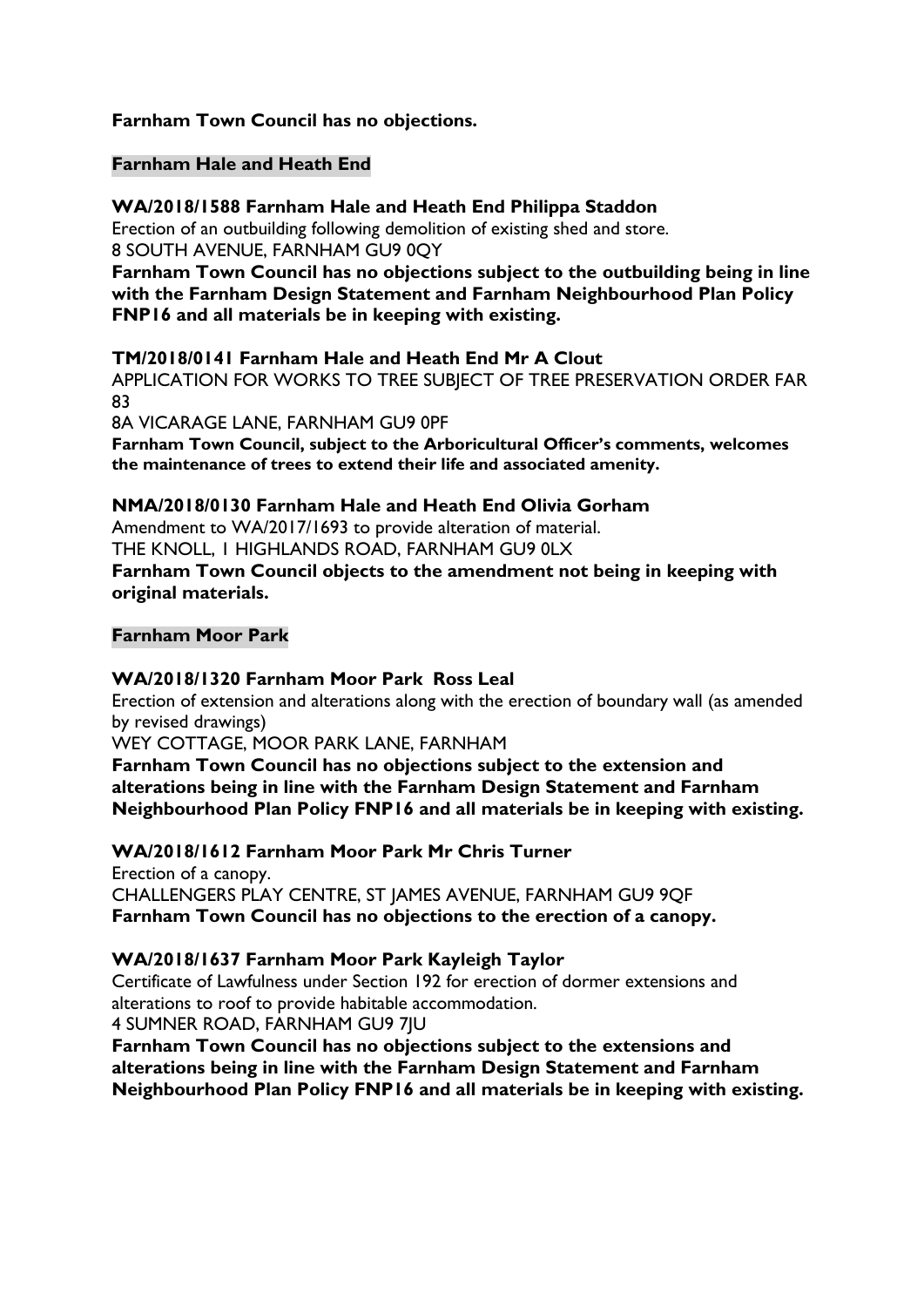# **Farnham Shortheath and Boundstone**

# **WA/2018/1623 Farnham Shortheath and Boundstone Mr Chris Turner**

Erection of extensions and alterations following demolition of existing garage. 5 APPLELANDS CLOSE, WRECCLESHAM GU10 4TL

**Farnham Town Council has no objections subject to the extensions and alterations being in line with the Farnham Design Statement and Farnham Neighbourhood Plan Policy FNP16, all materials be in keeping with existing and sufficient parking being available within the boundary of the property.**

#### **WA/2018/1638 Farnham Shortheath and Boundstone Mr Chris Turner** Erection of extensions and alterations including increase in ridge height. YARDARM, BIRDHAVEN, FARNHAM GU10 4PB

**Farnham Town Council has no objections subject to the extensions and alterations being in line with the Farnham Design Statement and Farnham Neighbourhood Plan Policy FNP16 and all materials be in keeping with existing. Farnham Weybourne and Badshot Lea**

# **WA/2018/1629 Farnham Weybourne and Badshot Lea Mr Chris Turner**

Erection of single storey extension to rear following demolition of existing single storey conservatory.

112 WEYBOURNE ROAD, FARNHAM GU9 9HE

**Farnham Town Council has no objections subject to the extension being in line with the Farnham Design Statement and Farnham Neighbourhood Plan Policy FNP16.**

#### **Farnham Wrecclesham and Rowledge**

#### **WA/2018/1621 Farnham Wrecclesham and Rowledge Mr Chris Turner**

Erection of extensions and alterations including garage following demolition of existing extensions and garage.

8 BROADWELL ROAD, WRECCLESHAM GU10 4QH

**Farnham Town Council has no objections subject to the extensions and alterations being in line with the Farnham Design Statement and Farnham Neighbourhood Plan Policy FNP16 and all materials be in keeping with existing.**

#### **WA/2018/1632 Farnham Wrecclesham and Rowledge Ross Leal**

Application under Section 73 to vary Conditions 1 & 4 of WA/2018/0945 (plan numbers and restriction to window) to allow a top opening fanlight to bathroom window. TWO OAKS, 6 SCHOOL HILL, WRECCLESHAM GU10 4QA **Farnham Town Council has no objections.**

#### **TM/2018/0142 Farnham Wrecclesham and Rowledge Mr A Clout**

APPLICATION FOR WORKS TO TREE SUBJECT OF TREE PRESERVATION ORDER WA339

10A THE AVENUE, FARNHAM GU10 4AL

**Farnham Town Council, subject to the Arboricultural Officer's comments, welcomes the maintenance of trees to extend their life and associated amenity.**